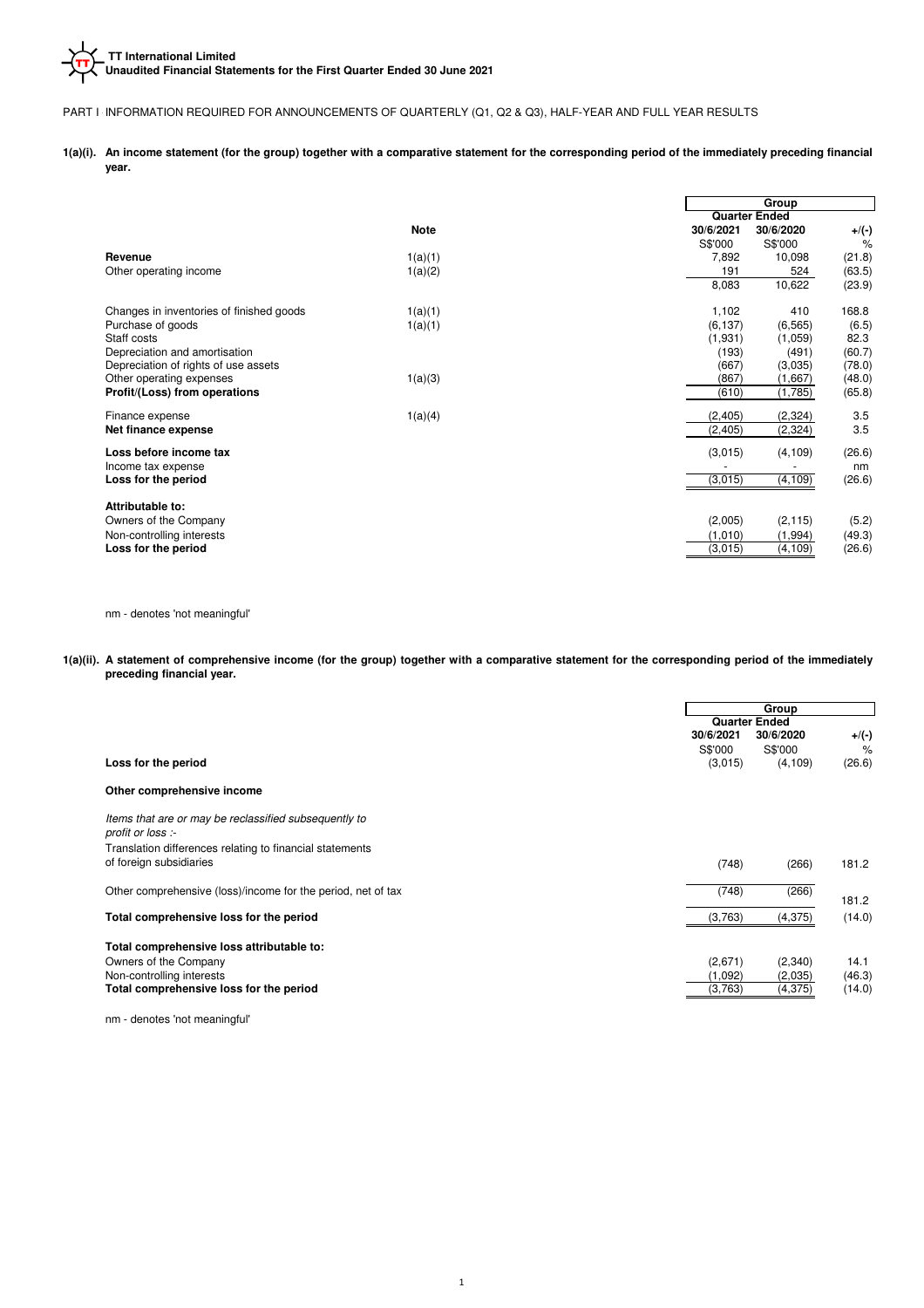

**1(a)(iii). The following items (with appropriate breakdowns and explanations), if significant, must either be included in the income statement or in the notes to the income statement for the current financial period reported on and the corresponding period of the immediately preceding financial year.**

### **Notes to the Income Statement**

| Note $1(a)(1)$                           | Group                |           |
|------------------------------------------|----------------------|-----------|
|                                          | <b>Quarter Ended</b> |           |
|                                          | 30/6/2021            | 30/6/2020 |
| Gross profit:                            | S\$'000              | S\$'000   |
| Revenue                                  | 7,892                | 10,098    |
| Changes in inventories of finished goods | 1,102                | 410       |
| Purchase of goods                        | (6, 137)             | (6, 565)  |
| Gross profit                             | 2,857                | 3,943     |
| Gross profit margin                      | 36.2%                | 39.0%     |
| Note $1(a)(2)$                           | Group                |           |
|                                          | <b>Quarter Ended</b> |           |
|                                          | 30/6/2021            | 30/6/2020 |
| Other operating income include:          | S\$'000              | S\$'000   |
| Events and other activities              | 8                    |           |
| Miscellaneous income                     | 183                  | 523       |
|                                          | 191                  | 524       |

Decrease in miscellaneous income was mainly due to decrease in government support grants.

### **Note 1(a)(3)**

Other operating expenses include: S\$'000 S\$'000 S\$'000 S\$'000 S\$'000 S\$'000 S\$'000 S\$'000 S\$'000 S\$'000 S\$'000<br>Net realised and unrealised exchange (gain)/loss (851) (851) Net realised and unrealised exchange (gain)/loss Allowance for doubtful receivables made/(reverse) and the control of the control of the control of the control of the control of the control of the control of the control of the control of the control of the control of the Allowance for inventory obsolescence made 64 6 1 1 Amortisation of intangible assets (29) 14 14 14 15 and the set of the set of the set of the set of the set of the set of the set of the set of the set of the set of the set of the set of the set of the set of the set of th Receivables written off Inventories written off  $17$ 

### **Note 1(a)(4)**

| Finance expense                            | 30/6/2021<br>S\$'000 | 30/6/2020<br>S\$'000 |
|--------------------------------------------|----------------------|----------------------|
| Interest expense paid/payable on:          |                      |                      |
| Term loans, bills payable & trust receipts | 2.344                | 2.275                |
| Lease liabilities                          | 61                   | 47                   |
|                                            | 2.405                | 2.322                |

**30/6/2021 30/6/2020 30/6/2021 30/6/2020**

**Quarter Ended Quarter Ended Group Group**

**Group Group**

**Quarter Ended**

2,322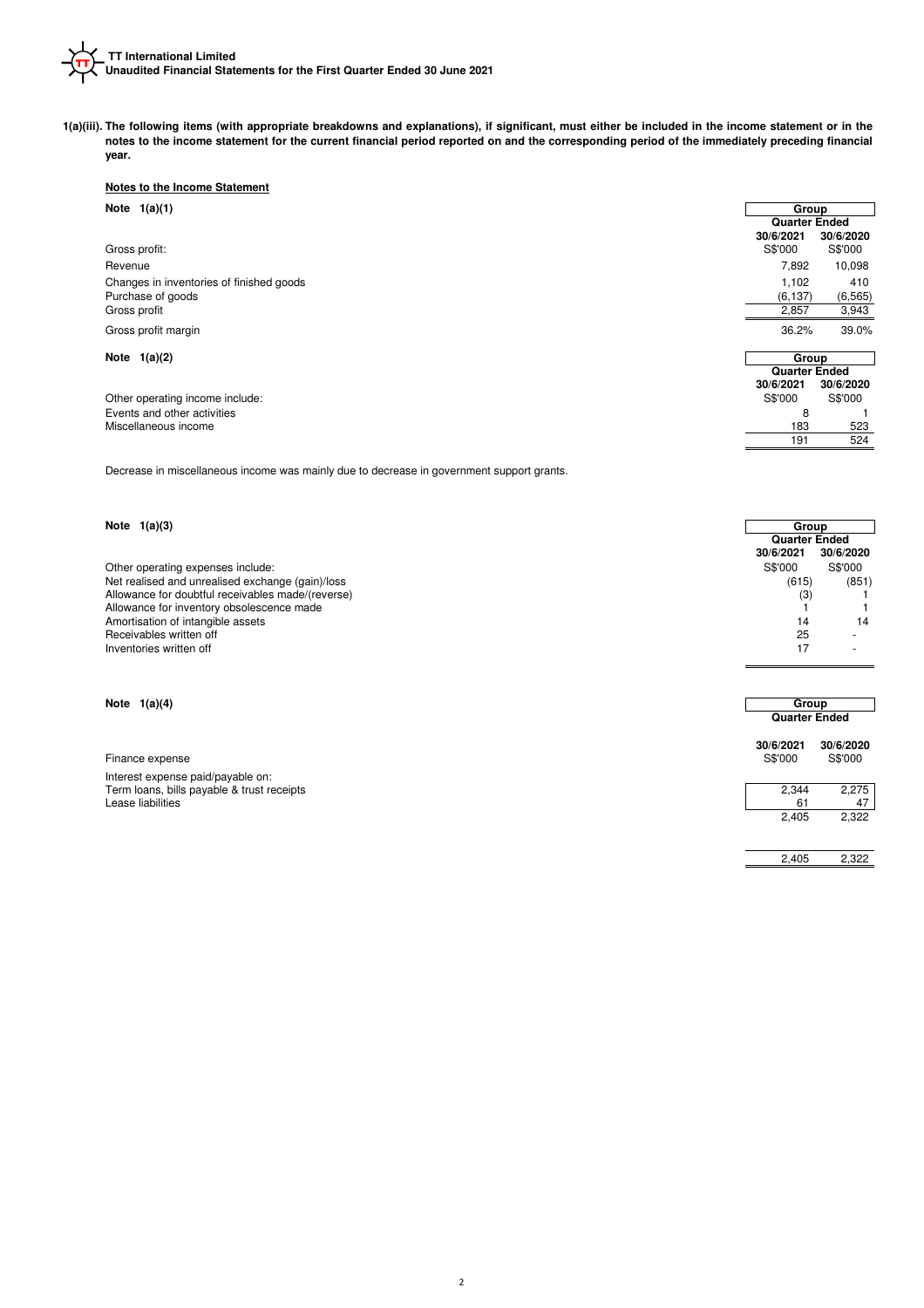**1(b)(i). A statement of financial position (for the issuer and group), together with a comparative statement as at the end of the immediately preceding financial year.**

|                                              |             | Group      |            | Company                |                          |
|----------------------------------------------|-------------|------------|------------|------------------------|--------------------------|
|                                              | <b>Note</b> | 30/6/2021  | 31/3/2021  | 30/6/2021              | 31/3/2021                |
|                                              |             | S\$'000    | S\$'000    | S\$'000                | S\$'000                  |
| <b>Non-current assets</b>                    |             |            |            |                        |                          |
| Property, plant and equipment                |             | 14,757     | 15,467     | 314                    | 322                      |
| Right of use assets                          |             | 14,030     | 13,773     | ÷                      |                          |
| Investment properties                        |             | 3,883      | 3,769      |                        |                          |
| Subsidiaries                                 |             |            |            | 11,556                 | 11,556                   |
| Intangible assets: Trademarks and rights     |             | 9,146      | 9.161      |                        | $\blacksquare$           |
|                                              |             | 41,816     | 42,170     | 11,870                 | 11,878                   |
| <b>Current assets</b>                        |             |            |            |                        |                          |
| Inventories                                  | 1(b)(1)     | 8,295      | 7,193      | $\blacksquare$         |                          |
| Trade and other receivables                  | 1(b)(2)     | 14,028     | 14,847     | 83,051                 | 82,799                   |
| Cash and cash equivalents                    | 1(c)(1)     | 2,445      | 3,140      | 23                     | 15                       |
|                                              |             | 24.768     | 25,180     | 83,074                 | 82,814                   |
| <b>Total assets</b>                          |             | 66,584     | 67,350     | 94,944                 | 94,692                   |
| <b>Equity</b>                                |             |            |            |                        |                          |
| Share capital                                |             | 175,622    | 175,622    | 175,622                | 175,622                  |
| Reserves                                     |             | (499, 777) | (497, 106) | (610, 873)             | (610, 223)               |
| Equity attributable to owners of the Company |             | (324, 155) | (321, 484) | (435, 251)             | (434, 601)               |
|                                              |             |            |            |                        |                          |
| Non-controlling interests                    |             | (180, 144) | (179, 052) |                        |                          |
| <b>Total equity</b>                          |             | (504, 299) | (500, 536) | (435, 251)             | (434, 601)               |
|                                              |             |            |            |                        |                          |
| <b>Non-current liabilities</b>               |             |            |            |                        |                          |
| Borrowings                                   | 1(b)(5)     | 186,168    | 186,168    | 107,082                | 107,082                  |
| Lease liabilities                            |             | 4,320      | 4,239      |                        |                          |
| Derivative financial liabilities             |             | 664        | 664        | 742                    | 742                      |
| Deferred tax liabilities                     |             | 4,054      | 4,055      |                        |                          |
|                                              |             | 195,206    | 195,126    | 107,824                | 107,824                  |
| <b>Current liabilities</b>                   |             |            |            |                        |                          |
| Trade and other payables                     | 1(b)(3)     | 151,190    | 148,104    | 272,371                | 271,469                  |
| Borrowings                                   | 1(b)(5)     | 211,733    | 211,982    | 150,000                | 150,000                  |
| Lease liabilities                            |             | 1,334      | 1,264      | ä,                     | $\ddot{\phantom{1}}$     |
| Provisions                                   | 1(b)(6)     | 10,053     | 10,051     |                        | $\overline{\phantom{a}}$ |
| <b>Contract liabilities</b>                  | 1(b)(4)     | 789        | 776        |                        |                          |
| Current tax payable                          |             | 578        | 583        | $\overline{a}$         | ٠                        |
|                                              |             | 375,677    | 372,760    | 422,371                | 421,469                  |
| <b>Total liabilities</b>                     |             | 570,883    | 567,886    | $\overline{530}$ , 195 | 529,293                  |
| <b>Total equity and liabilities</b>          |             | 66,584     | 67,350     | 94,944                 | 94,692                   |
|                                              |             |            |            |                        |                          |

**1(b)(ii). Aggregate amount of group's borrowings and debt securities.**

|                                                      |                             | Group   |         |         |  |                          |  |
|------------------------------------------------------|-----------------------------|---------|---------|---------|--|--------------------------|--|
|                                                      | 31/3/2021<br>30/6/2021      |         |         |         |  |                          |  |
|                                                      | <b>Unsecured</b><br>Secured |         |         |         |  | <b>Secured Unsecured</b> |  |
|                                                      | S\$'000                     | S\$'000 | S\$'000 | S\$'000 |  |                          |  |
| Borrowings payable in one year or less, or on demand | 193.169                     | 18.564  | 193.473 | 18.509  |  |                          |  |
| Borrowings repayable after one year                  | 98,983                      | 87.185  | 98.983  | 87.185  |  |                          |  |

### **Details of any collateral**

Secured financial liabilities comprise:

(i) Bank loans of S\$7.4 million are secured by legal mortgages on subsidiaries' leasehold and freehold properties and trade receivables

(ii) Hire purchase of S\$0.1 million is secured by a charge over motor vehicles.

(iii) Term Loans of S\$2.1 million is secured by legal mortgage on subsidiaries' leasehold properties. The leasehold property of a subsidiary which was used to secure a term loan (with an outstanding principal amount S\$107.1 million as at 31 March 2020) has been disposed in February 2021, which resulted in the outstanding term loan liabilities of S\$ 40.5 million continued to be owing by that subsidiary to the lender (as claimed by the lender of that subsidiary).

The substantial shareholders of the Company had provided personal guarantees for a subsidiary's term loan amounting to S\$2.6 million.

Under the terms of the Scheme, the total amount due to Scheme Creditors is secured by a fixed and floating charge over all assets of the Company, subject to any prior rights of other creditors. The substantial shareholders of the Company had also provided personal guarantees for the unsecured borrowings amounting to S\$38.5 million.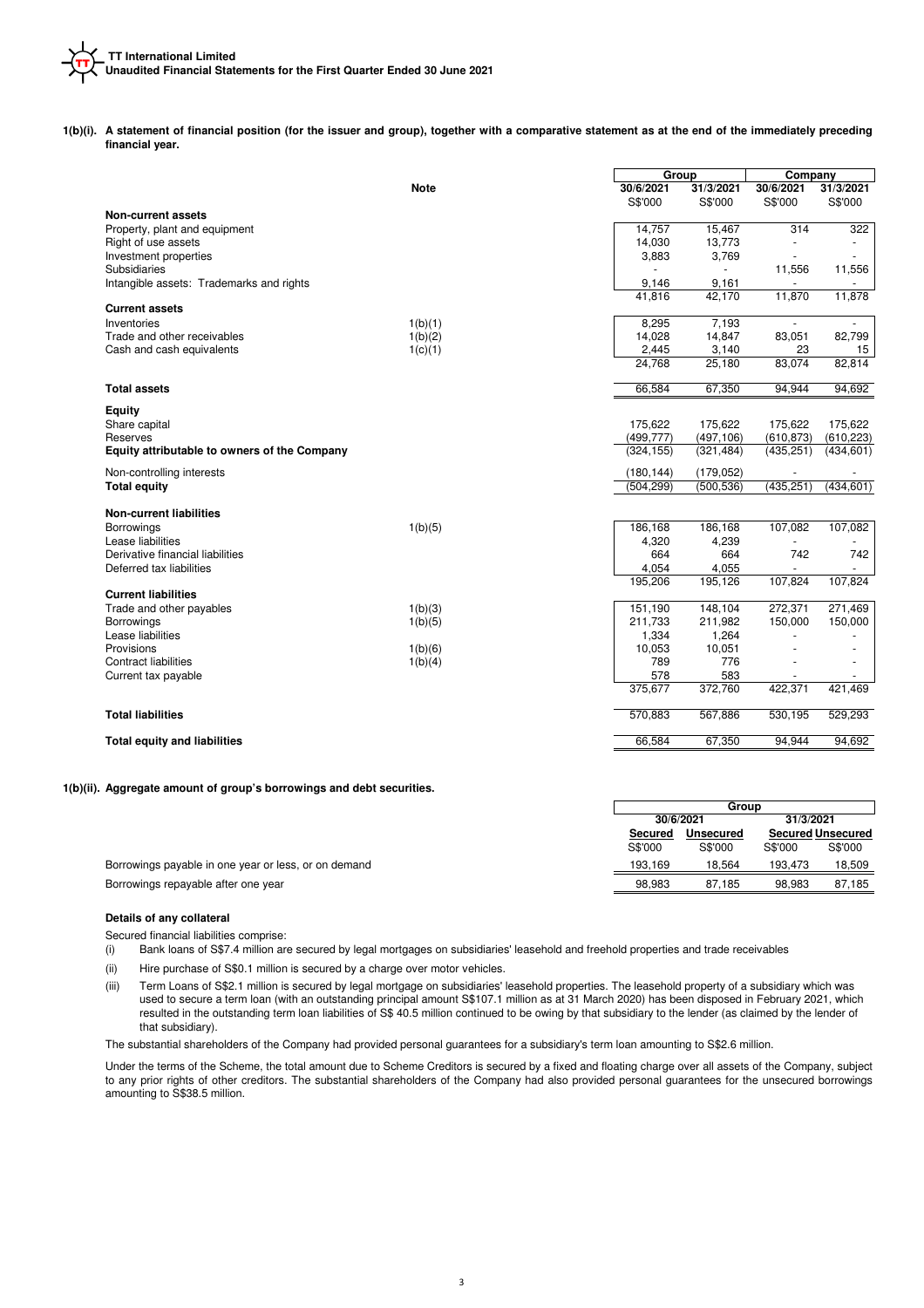### **Scheme Creditors**

Following the sanction of the Scheme of Arrangement by the Court of Appeal on 13 October 2010 (the "Scheme"), except for those payables deemed essential for the Company's ordinary course of business, the Company's debts owing to certain creditors (the "Scheme Creditors") have been restructured under the Scheme.

On 25 October 2011, the Non-sustainable Debts (as determined on 18 October 2011) were converted into Redeemable Convertible Bonds ("RCBs") of an aggregate principal amount of S\$139,377,000, on terms as set out under the Scheme, and were issued by the Company in registered form to the Scheme Creditors on a pari passu basis.

Following the resolution of a disputed debt and crystallisation of certain disputed debts, the Company had, pursuant to the terms of the Scheme, subsequently issued new RCBs to Scheme Creditors on 3 April 2013 and 14 May 2014 respectively. As at 31 March 2014, the Company had issued a total aggregate RCBs of face value amounting to S\$155,142,000 (from RCBs of face value amounting \$139,634,000 issued on 3 April 2013).

On 17 April 2014, the Company made an offer to each Scheme creditor to convert a number of RCBs into the Company's new ordinary shares ("Dilution Shares") at a conversion price of S\$0.14 in the Company by way of a first dilution exercise (the "First Dilution Exercise") in accordance with the Scheme Terms.

In accordance with the Bondholders' exercising of their rights under the First Dilution Exercise to convert the RCBs entitled for the conversion of Dilution Shares, the Company had, on 14 May 2014 (the First Dilution Date), issued 20,285,041 Dilution Shares which were quoted on the SGX-ST on 15 May 2014. As a result, the RCBs issued to Scheme Creditors were reduced by a face value amounting to S\$2,840,000 (being the face value of the RCBs being converted to the Company's new ordinary shares as a result of the First Dilution Exercise) on 14 May 2014. As such, the total amount of RCBs with a total face value amounting S\$152,302,000 were issued to Scheme Creditors (instead of S\$155,142,000) in exchange for those issued previously on the same terms.

On 20 March 2015, Scheme Creditors gave their approval to the extension of the date of repayment of the Sustainable Debt by up to one year.

On 17 April 2015, the Company made an offer to each Scheme Creditor to convert a number of RCB into the Company's new ordinary shares ("Dilution Shares") at a conversion price of S\$0.15 in the Company by way of a second dilution exercise (the "Second Dilution Exercise") in accordance with the Scheme Terms. On 14 May 2015 ("Second Dilution Date"), 35 bondholders had exercised their rights to convert their RCBs into Dilution Shares. On the Second Dilution Date, 21,187,159 Dilution Shares (representing approximately 2.07% of the enlarged issued share capital of the Company) were issued and quoted on the SGX-ST on 15 May 2015.

On 19 April 2015, pursuant to the terms of the Scheme, Contingent Debt amounting to S\$127,757,000 have been deemed irrevocably, unconditionally and permanently waived by the contingent creditors. A contingent claim of S\$2,282,000 pending verification have been fully resolved and crystallised. Crystallised debts and disputed debts has been reduced by S\$135,000 and S\$2,684,000 respectively. As at 31 March 2016, the Company's scheme debts has been decreased from S\$404,856,000 to S\$268,262,000. It comprises of S\$242,582,000 of Crystallised Debts and S\$25,680,000 of Disputed Debts. The Crystallised Debts is splitted into sustainable debts of S\$135,956,000 and RCBs of S\$106,626,000.

On 15 April 2016, Scheme Creditors gave their approval to the extension of the date of repayment of the Sustainable Debt by up to one year.

On 18 April 2016, the Company made an offer to each Scheme Creditor to convert a number of RCB into the Company's new ordinary shares ("Dilution Shares") at a conversion price of S\$0.16 in the Company by way of a third dilution exercise (the "Third Dilution Exercise") in accordance with the Scheme Terms. On 13 May 2016 ("Third Dilution Date"), 35 bondholders had exercised their rights to convert their RCBs into Dilution Shares. On the Third Dilution Date, 23,078,216 Dilution Shares (representing approximately 2.20% of the enlarged issued share capital of the Company) were issued and quoted on the SGX-ST on 16 May 2016.

As a result, the RCBs were reduced by a face value amounting to S\$3,693,000 (being the face value of the RCBs being converted to the Company's new ordinary shares as a result of the Third Dilution Exercise) on 13 May 2016. As such, the total amount of RCBs with a total face value of S\$102,933,000 were issued to Scheme Creditors (instead of S\$149,124,000) in exchange for those issued previously on the same terms.

On 18 April 2017, Scheme Creditors gave their approval to the termination of the Scheme upon receipt of the Settlement Sum of S\$70 million and the extension of the date of repayment of the Sustainable Debt by up to 3 months from 19 April 2017 to facilitate the completion of the documentation for the Settlement Sum.

On 11 August 2017, Scheme Creditors gave their approval to extend the date of repayment of the Sustainable Debt by up to 3 months from 19 July 2017.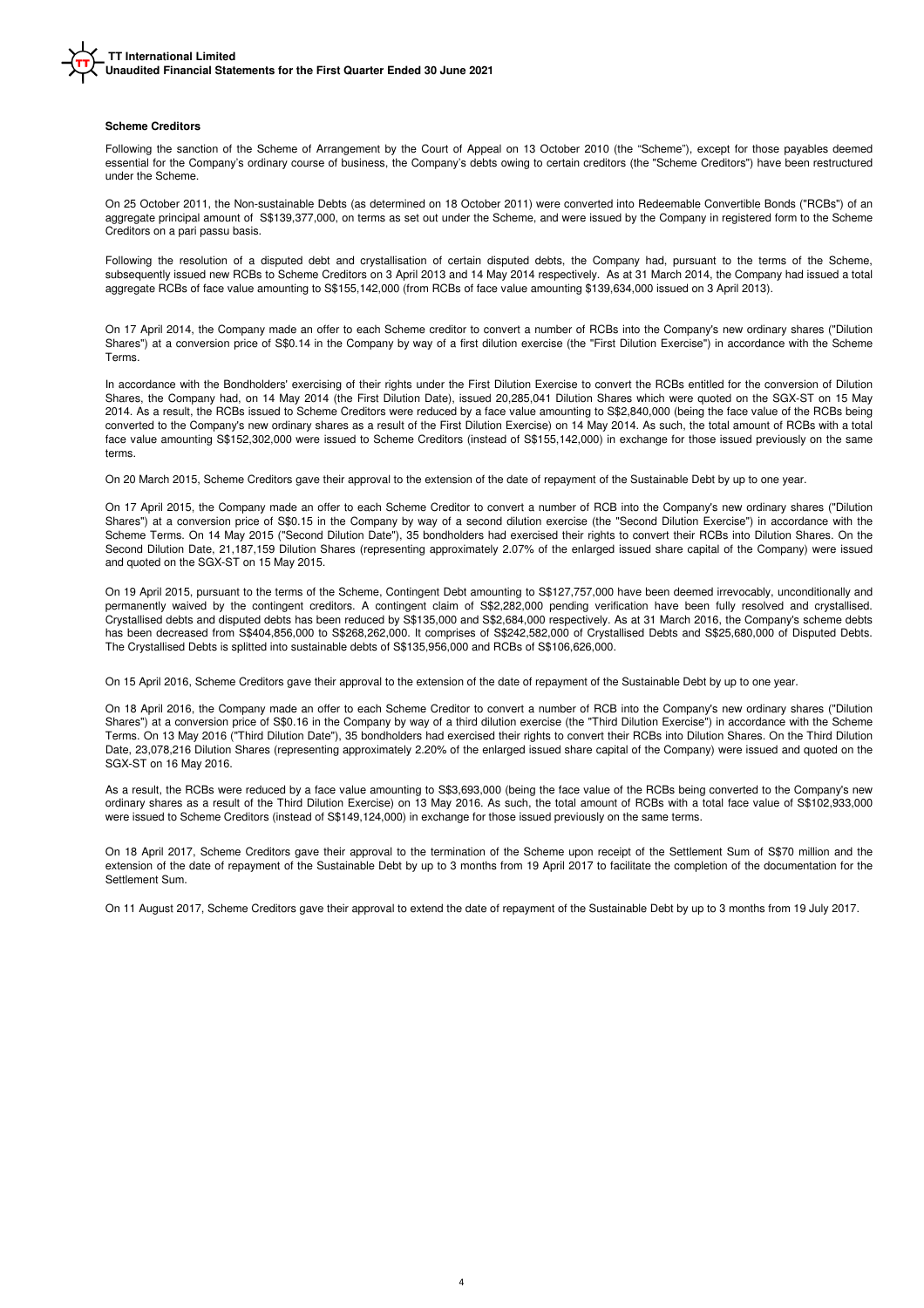On 11 August 2017, the Company filed an application ("Application") in the High Court of the Republic of Singapore ("Court") for a moratorium pursuant to section 211B(1) of the Companies Act (Cap.50) of Singapore ("Companies Act"). The Application seeks, inter alia, orders that (a) no appointment shall be made of a receiver or manager over any property or undertaking of the Company and (b) except with the leave of Court, (i) no legal proceedings may be commenced or continued against the Company, (ii) no execution, distress or other legal process against any property of the Company shall be commenced, continued or levied, (iii) no steps may be taken to enforce any security over any property of the Company and (iv) no right of re-entry or forfeiture under any lease in respect of any premises occupied by the Company may be enforced (collectively the relief sought in (a) and (b), the "Moratorium") for a period of six (6) months from the date of the Application or until further order. The Application would be heard on a date to be fixed by the Court at a pre-trial conference in respect of the Application scheduled on 24 August 2017.

Pursuant to section 211B(8) of the Companies Act, during the period commencing on the filing of the Application and ending on the earlier of 30 days after the Application is made and the date on which the Application is decided by the Court, the Moratorium takes effect automatically and no order may be made for the winding up of the Company (collectively the "Automatic Moratorium").

On 6 September 2017, the Court granted the Company the Moratorium until 11 February 2018. The Board believes that the Automatic Moratorium and the Moratorium, if granted, will provide stability for the day to-day operations of the Group to continue with support of its key trade suppliers and allow the Company an opportunity and adequate time to pursue the Refinancing Options for a total solution for the Group, including in respect of the BBPL's liabilities, the Rent Dispute, the Unpaid Facility, the Settlement Sum, as well as the financing and restructuring of the existing indebtedness of the Company and working capital requirements of the Group.

On 17 November 2017, Scheme Creditors gave their approval to further extend the date of repayment of the Sustainable Debt by up to 4 months from 19 October 2017 to facilitate the completion of the documentation for the Settlement Sum.

On 2 February 2018, the Company made an application to the Court to extend the Moratorium ("Moratorium Extension Application"). The Moratorium Extension Application has been fixed to be heard on 5 March 2018. In the meantime, the Court has granted an interim extension of the Moratorium until the conclusion of the Moratorium Extension Application.

The Court, at the hearing on 5 March 2018, has adjourned the hearing to 26 March 2018. In the meantime, the interim Moratorium remains in effect until the conclusion of the Moratorium Extension Application.

The Court, on 26 March 2018, granted the Moratorium Extension Application until 11 August 2018 or until further order.

On 30 July 2018, the Company made an application to the Singapore High Court for an extension of existing moratorium granted under Section 211B of the Companies Act, which expires on 11 August 2018 ("2nd Moratorium Extension Application"). The 2nd Moratorium Extension Application will be heard on a date to be fixed by the Court.

On 31 July 2018, in connection with the Proposed Disposal of shares in the Company's various subsidiaries, the Company has proposed to enter into a new scheme of arrangement ("New Scheme") with its Creditors, comprising both Creditors of the Company under the Existing Scheme ("Existing Scheme Creditors") and other Creditors of the Company (the "Non-Existing Scheme Creditors").

The Company has despatched the New Scheme document dated 31 July 2018 and the addendum to the New Scheme also dated 31 July 2018 together with the Explanatory Statement, Voting Form and the Proof of Debt form to the Company's Creditors on 31 July 2018.

On 10 August 2018, the Court granted the 2nd Moratorium Extension Application until 11 December 2018 or until further order.

Further addendums to the New Scheme dated 5 September 2018, 11 September 2018, 5 October 2018 and 9 November 2018 has been despatched to Creditors and announced on SGX's website on the respective dates.

The New Scheme will be funded by an amount of up to S\$45 million, which will be set aside from the Consideration of S\$37.5 million to be received from the Purchaser for the Proposed Disposal and loan of S\$7.5 million to be provided by the Purchaser ("Purchaser Loan").

On 13 November 2018, the Company made an application to the Singapore High Court for an extension of existing Moratorium, which expires on 11 December 2018 ("3rd Moratorium Extension Application"). The 3rd Moratorium Extension Application will be heard on a date to be fixed by the Singapore High Court.

On 28 November 2018, the Court granted the 3rd Moratorium Extension Application, and extended the Moratorium until 30 April 2019 or further order.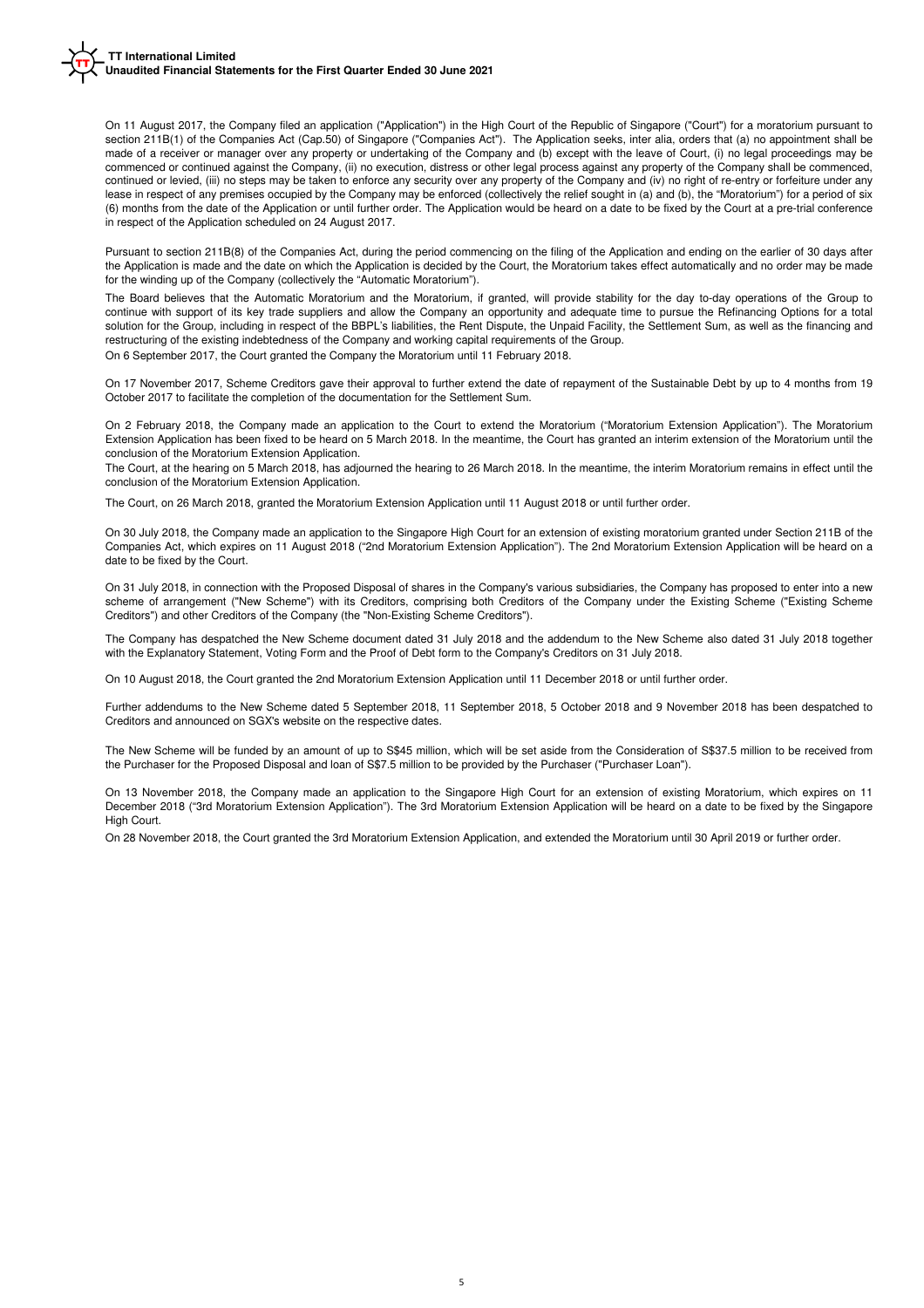On 20 December 2018, voting on the New Scheme was carried out pursuant to the terms of the New Scheme.

The New Scheme was approved by the requisite majority of the Creditors with 90.9% in number and 80.9% in value of Creditors to the extent of their Secured Voting Amounts and 90.5% in numbers and 88.0% in value of Creditors to the extent of their Unsecured Voting Amounts.

On 7 March 2019, the Company filed an application ("Sanction Application") pursuant to Section 211I of the Companies Act (Cap. 50) of Singapore for, amongst others, the New Scheme to be approved by the High Court of the Republic of Singapore ("Court"). The Sanction Application has been fixed by the Court to be heard on 18 March 2019.

On 18 March 2019, the hearing of the Sanction Application has been adjourned to 26 March 2019 for the Company to respond to queries raised by a Creditor under the New Scheme.

On 26 March 2019, at the adjourned hearing of the Sanction Application, upon hearing the arguments of the Company and the Creditor, the Court has approved the New Scheme, subject to the following amendments and conditions imposed by the Court:

 $(a)$ That the said Creditor is deemed to be an Excluded Creditor under the New Scheme; and

 $(b)$ The Long Stop Date for the implementation of the New Scheme is extended until 30 April 2019

In connection with the sanction of the New Scheme, the said Creditor has, on the basis that the Company will provide information prescribed by the Court to the said Creditor in relation to payments (if any) by the Company to another Excluded Creditor, provided an undertaking to the Court that it shall not, without the leave of Court or prior consent in writing of the Company, levy any execution proceedings in respect of the fees assessed by the Court to be payable for work done by the said Creditor for the Company, i.e. the sum of S\$1,276,735.40 subject to GST ("Assessed Amount"), commence winding up proceedings against the Company or serve a statutory demand upon the Company based upon the Assessed Amount, or commence judicial management proceedings against the Company (the "Creditor Standstill").

The Company had announced via SGX-ST on 27 March 2019 that it will assess the impact(s), if any, arising from the amendments to the New Scheme and the Creditor Standstill on the completion of the Proposed Disposal and the New Scheme.

On 28 March 2019, the Company has extracted the Order of Court.

On 18 April 2019, the Company has applied to Court for an extension of the existing Moratorium, which expires on 30 April 2019, until 31 July 2019 and to extend the Long Stop Date for the implementation of the New Scheme until 31 July 2019.

On 18 April 2019, the Company and the Purchaser have agreed to extend the long stop date for the completion of the Proposed Disposal under the Amended and Restated SPA to 31 July 2019.

The extension of the long stop date under the Amended and Restated SPA will provide the Company and the Purchaser with additional time to assess the impact(s), if any, arising from, among others, the Amendments to the New Scheme, the impacts of Creditor Standstill, the completion of the Proposed Disposal and the Purchaser Loan.

The Court has on 26 April 2019, granted the Applications and extended the Moratorium until 31 July 2019 and the Long Stop Date for the implementation of the New Scheme until 31 July 2019.

Pursuant to discussions between the Company and the Purchaser (in its capacity as Purchaser under the Proposed Disposal and a management services agreement entered into on 28 November 2018 between the Company and the Purchaser ("Management Services Agreement"), as well as the Lender under the Purchaser Loan and the Bridging Loan) arising from the amendments to the New Scheme and the assessment of impacts arising from the Creditor Standstill on the completion of the Proposed Disposal and the New Scheme, Parties agreed to terminate the Proposed Disposal, the Management Services Agreement, the Purchaser Loan and the Bridging Loan, and neither the Company or the Purchaser shall have any claim of any nature whatsoever against each other in connection with the Proposed Disposal, the Management Services Agreement, the Purchaser Loan and the Bridging Loan.

Notwithstanding the foregoing, the Purchaser has agreed to provide alternative funding for the implementation of the New Scheme via a proposed investment through a convertible loan of S\$48 million to be granted to the Company ("Convertible Loan").

On 16 July 2019, the Company and the Purchaser (Celestial Palace Limited herewith now known as the "Investor") have entered into a binding term sheet ("Term Sheet") to, amongst others, to provide for the proposed investment by the Investor through the Convertible Loan, of which an amount of up to S\$45 million will be used to fund the implementation of the New Scheme, and to terminate the agreements relating to the Proposed Disposal, Purchaser Loan and the Bridging Loan

On 29 July 2019, the Court has granted the Company's application for (i) an extension of existing Moratorium, which expires on 31 July 2019, until 31 December 2019, to allow the Company time to obtain all necessary approvals from relevant authorities (including but not limited to SGX ST and SIC, amongst others) to facilitate the completion of the Convertible Loan and the implementation of the New Scheme; and (ii) for the Court to approve the proposed amendments to the New Scheme (the "Application").

Accordingly, the Moratorium and the Long Stop Date for the implementation of the New Scheme have been extended until 31 December 2019.

On 13 December 2019, pursuant to the terms of the New Scheme, voting on the New Scheme was carried out. The extension of the Long Stop Date of the New Scheme was approved by the requisite majority of the Creditors with 96.8% in number and 96.8.9% in value of Creditors to the extent of their Secured Voting Amounts and 96.8% in numbers and 96.9% in value of Creditors to the extent of their Unsecured Voting Amounts.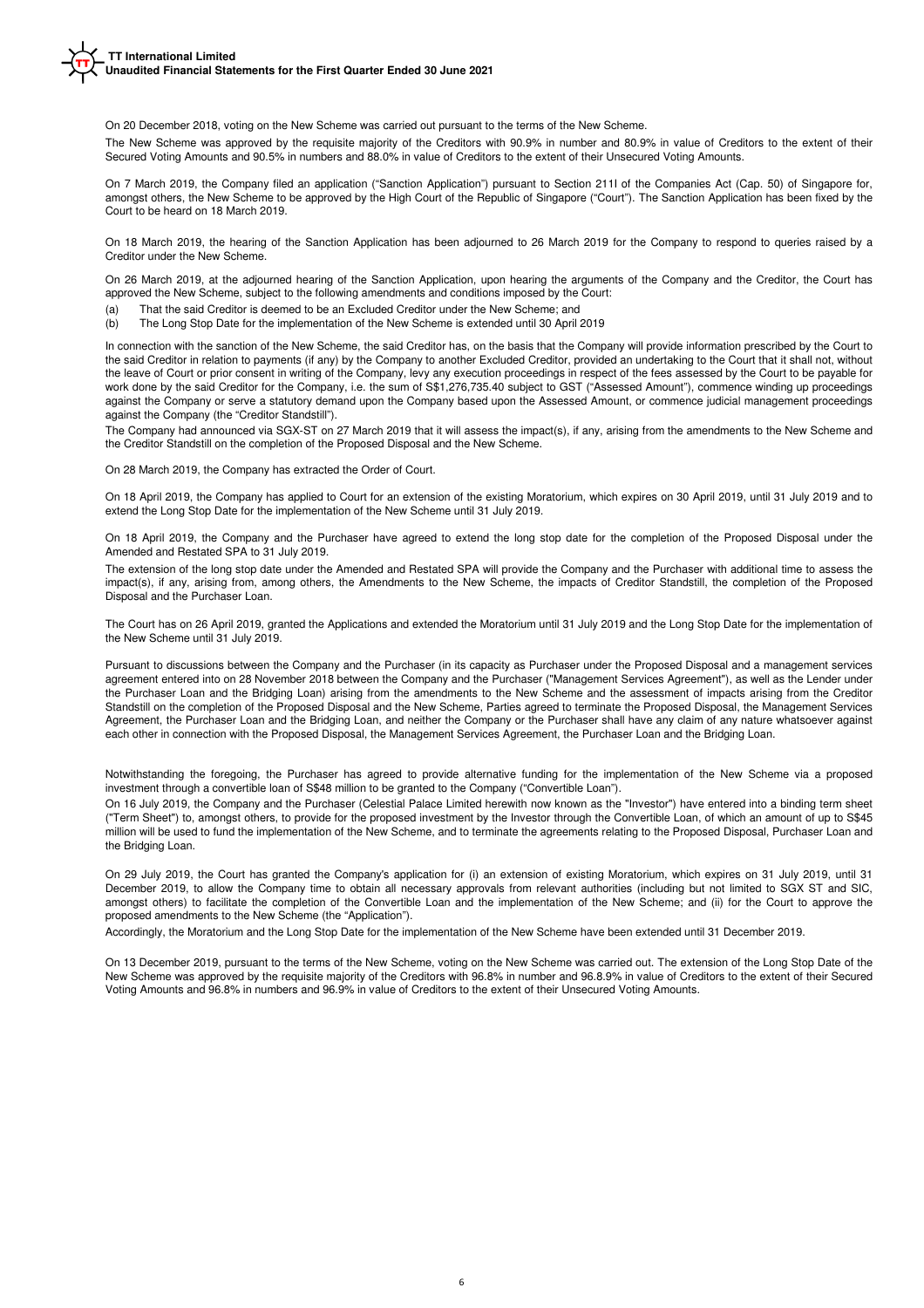On 27 December 2019, the Court granted the Company's application for extension of existing moratorium which expires on 31 December 2019. Accordingly, the Moratorium and the Long Stop Date for the implementation of the New Scheme have been extended until 31 March 2020.

On 27 March 2020, the Court granted the Company's application for extension of existing moratorium which expires on 31 March 2020 to allow the Company more time to (i) obtain the remaining necessary regulatory approvals to facilitate the completion of the Convertible Loan and the implementation of the New Scheme, as well as to (ii) convene the extraordinary general meeting (seeking the requisite shareholders' approvals) which can be convened only after all the necessary regulatory approvals have been obtained. Accordingly, the Moratorium and the Long Stop Date for the implementation of the New Scheme have been extended until 31 May 2020.

On 29 May 2020, the Court granted the Company's application for further extension of existing moratorium which expires on 31 May 2020 to allow the Company more time to obtain the requisite regulatory approvals, hold the extraordinary general meeting to obtain the requisite shareholdrs' approvals, and to drawdown the Convertible Loan for the making of scheme payments in accordance with the terms of the New Scheme. Accordingly, the Moratorium and the Long Stop Date for the implementation of the New Scheme have been extended until 14 August 2020.

On 7 August 2020, SGX-ST had granted their in-principle approval for the listing and quotation of the Conversion Shares and the Rights Shares to be issued in connection to the proposed Convertible Loan and the proposed Rights Issue subject to compliance with the SGX-ST's listing requirements.

On 17 August 2020, the Court granted the Company's application for extension of existing moratorium which expires on 14 August 2020 to allow the Company more time to obtain the requisite regulatory approvals, hold the EGM and to drawdown the Convertible Loan for the making of scheme payments in accordance with the terms of the New Scheme. Accordingly, the Moratorium and the Long Stop Date for the implementation of the New Scheme have been extended until 13 November 2020.

On 2 October 2020, the Securities Industry Council ("SIC") granted the Company's application for whitewash waivers in connection with the proposed allotment and issue of the Conversion Shares and the Rights Shares,

On 14 October 2020, SGX-ST informed the Company to seek direction from SGX with regards to the applicability of Chapter 10 compliance in relation to the Call Option to be granted to the Investor under the terms of the Additioanl Loan Agreement (for the working capital) which was entered on 9 December 2019 to satisfy the SGX Going Concern Requirement which in turn is the conditions precedent for the draw down of the Convertible Loan for the Scheme Payment to implement (and discharge the New Scheme). The Call Option is granted as a mechanism for the Investor to exercise its right of foreclosure in the event of default.

The Company had on 20 October 2020 uploaded onto SGX-ST website and the Company's website, the Circular together with the Notice to the Extraordinary General Meeting ("EGM"), informing shareholders that the EGM will be held virtually on 4 November 2020 to seek shareholders' approval for whitewash waivers in connection with the proposed allotment and issue of the Conversion Shares and the Rights Shares. Please refer to the Company's announcement released on 20 October 2020 for more details of the resolutions tabled for the shareholders' approval at the EGM.

On 4 November 2020, at the Extraordinary General Meeting to seek shareholders' approval for whitewash waivers in connection with the proposed allotment and issue of the Conversion Shares and the Rights Shares, all resolutions as set out in the Notice of EGM dated 20 October 2020, were put to the EGM and duly passed. On the same day, the Company had submitted to the Investor the Utilisation Request for the Convertible Loan and the Additional Loan.

Prior to the disbursement of the Convertible Loan and the Loan, the Investor requires the Company to obtain either (a) shareholders' approval for the grant of the Call Option pursuant to Chapter 10 of the listing manual of the SGX-ST ("Mainboard Rules"); or (b) the relevant waiver from SGX-ST under Chapter 10 of the Mainboard Rules in connection with the grant of the Call Option.

On 6 November 2020, the Company had submitted a letter to SGX-ST ("Application Letter") to (a) seek confirmation that the Company's grant of the Call Option to the Investor as security for the Loan should not be subject to Chapter 10 of the Mainboard Rules; and (b) if SGX-ST is of the view that Chapter 10 of the Mainboard Rules is applicable, a waiver of Rule 1019 of the Mainboard Rules for reasons set out in the Application Letter.

On 13 November 2020, the Court granted the Company's application for extension of existing moratorium which expires on 13 November 2020 to allow the Company more time to obtain the requisite regulatory approval for the grant of a call option to the Investor and to receive funds from the Invetor to draw down the Convertible Loan for the making of scheme payments in accordance with the terms of the New Scheme. Accordingly, the Moratorium and the Long Stop Date for the implementation of the New Scheme have been extended until 31 December 2020.

On 28 December 2020, the Court granted the Company's application for extension of existing Moratorium which expires on 31 December 2020 and the Long Stop Date until 30 April 2021 for the implementation of the New Scheme. This is to allow the Company more time to (i) obtain the requisite regulatory approval or shareholders' approval for the grant of a call option to the Investor as security for the Additional Loan; (ii) to satisfy the conditions (in relation to the Going Concern Requirements) to the SGX's in-principle approval to the Company lifting the trading suspension in its shares; (iii) to obtain the SIC's approval to extend the time to complete the Rights Issue in order to satisfy the conditions to the Whitewash Waivers; and (iv) to receive funds from the Investor to draw down the Convertible Loan for the making of scheme payments in accordance with the terms of the New Scheme.

On 5 January 2021, the Company received a letter from SGX RegCo stating that based on the Company's submissions and representations to SGX-ST, SGX RegCo advised that Chapter 10 of the Listing Manual does not apply to the Company's grant of the Call Option to the Investor as security for the Loan.

On 3 May 2021, the Court granted the Company's application for extension of existing Moratorium which expired on 30 April 2021 and the long stop date until 31 October 2021 for the implementation of the New Scheme. This is to allow the Company more time to (i) to satisfy the Going Concern Requirements; (ii) to obtain the SIC's approval to extend the time to complete the Rights Issue in order to satisfy the conditions to the Whitewash Waivers; and (iii) to draw down the Convertible Loan and the Additional Loan from the Investor.

On 1 November 2021, the Court granted the Company's application for extension of the existing Moratorium which expired on 31 October 2021 and the long stop date until 31 March 2022 for the implementation of the New Scheme.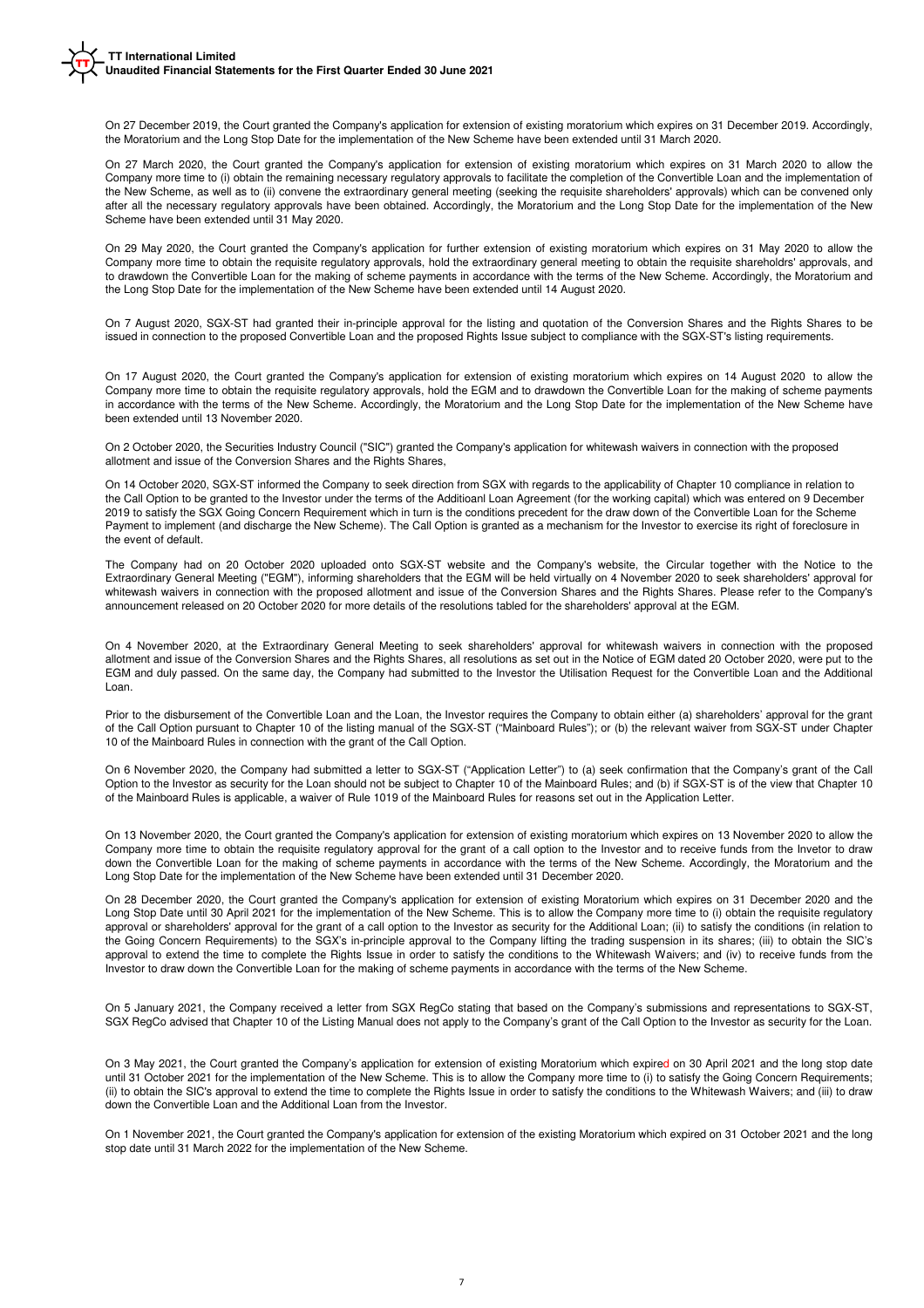## **Notes to the Balance Sheet**

### **Note 1(b)(1) Inventories**

Inventories increased due to increased sales demand attributed mainly by our overseas subsidiaries and customers.

| <b>Note</b><br>1(b)(2)<br>Trade and other receivables          |                      | Group                | Companv              |                      |
|----------------------------------------------------------------|----------------------|----------------------|----------------------|----------------------|
| Trade and other receivables include:                           | 30/6/2021<br>S\$'000 | 31/3/2021<br>S\$'000 | 30/6/2021<br>S\$'000 | 31/3/2021<br>S\$'000 |
| Trade receivables                                              | 3.238                | 4.017                | 75                   | 75                   |
| Deposits, prepayments and other receivables<br>Tax recoverable | 10.500<br>290        | 10.540<br>290        | 1.606<br>289         | 1,593<br>289         |
| Amounts due from subsidiaries                                  |                      | $\sim$               | 81.081               | 80.842               |
|                                                                | 14.028               | 14.847               | 83.051               | 82,799               |

Decrease in trade receivables was mainly due to increase in debtors collections and writing off bad debts.

| 1(b)(3)<br>Trade and other payables<br>Note           | Group     |                          | Company   |           |
|-------------------------------------------------------|-----------|--------------------------|-----------|-----------|
|                                                       | 30/6/2021 | 31/3/2021                | 30/6/2021 | 31/3/2021 |
| Trade and other payables include:                     | S\$'000   | S\$'000                  | S\$'000   | S\$'000   |
| Trade payables                                        | 9,069     | 8,818                    |           |           |
| Accrued operating expenses                            | 109,731   | 107,443                  | 56,607    | 56,288    |
| Deposits from customers                               | 1,526     | 1,474                    |           |           |
| Other payables                                        | 29,367    | 28,886                   | 12,377    | 12,172    |
| Amount due to a director                              | 1,497     | 1,483                    |           |           |
| Amounts due to subsidiaries                           |           |                          |           |           |
| - Trade                                               |           |                          | 1,064     | 1,068     |
| - Non-trade                                           | -         | $\overline{\phantom{a}}$ | 202,322   | 201,941   |
|                                                       | 151,190   | 148,104                  | 272,370   | 271,469   |
|                                                       |           |                          |           |           |
| 1(b)(4)<br><b>Contract liabilities</b><br><b>Note</b> | Group     |                          | Company   |           |
|                                                       | 30/6/2021 | 31/3/2021                | 30/6/2021 | 31/3/2021 |
|                                                       | S\$'000   | S\$'000                  | S\$'000   | S\$'000   |
| Advance payments by customers                         | 789       | 776                      | 0         | 0         |

789 776 0 0

| <b>Borrowings</b><br>1(b)(5)<br>Note                              |           | Group     | Company   |           |
|-------------------------------------------------------------------|-----------|-----------|-----------|-----------|
|                                                                   | 30/6/2021 | 31/3/2021 | 30/6/2021 | 31/3/2021 |
|                                                                   | S\$'000   | S\$'000   | S\$'000   | S\$'000   |
| Non-current                                                       |           |           |           |           |
| Amounts due to Scheme Creditors:                                  |           |           |           |           |
| - RCBs - loan component                                           | 98,983    | 98,983    | 107,082   | 107,082   |
| Unsecured loans from non-controlling shareholders of subsidiaries | 87,185    | 87.185    |           |           |
|                                                                   | 186,168   | 186,168   | 107,082   | 107,082   |
| Current                                                           |           |           |           |           |
| Amounts due to Scheme Creditors:                                  |           |           |           |           |
| - Sustainable debts (Crystallised)                                | 132,538   | 132,538   | 139,771   | 139,771   |
| - RCBs - Ioan component (Uncrystallised)                          | 10,229    | 10,229    | 10,229    | 10,229    |
|                                                                   | 142,767   | 142,767   | 150.000   | 150,000   |
| Secured bank loans                                                | 7,563     | 7,567     |           |           |
| Secured term loans (non-bank)                                     | 42,839    | 43,139    |           |           |
| Unsecured bank loans                                              | 3,124     | 3.067     |           |           |
| Unsecured loan from non-controlling shareholder of a subsidiary   | 30        | 30        |           |           |
| Bills payable and trust receipts                                  | 410       | 412       |           |           |
| Bondholders' loans (Note a)                                       | 15,000    | 15,000    |           |           |
|                                                                   | 211.733   | 211.982   | 150.000   | 150.000   |

## Note:

a These relate to loans extended to a subsidiary of the Company (to develop the Big Box) by Bondholders. The loans are unsecured and bear interest at 10.0% per annum.

| <b>Note</b><br>1(b)(6) | <b>Provisions</b> | Group                |                      | Company                  |                          |  |
|------------------------|-------------------|----------------------|----------------------|--------------------------|--------------------------|--|
| Provisions for:        |                   | 30/6/2021<br>S\$'000 | 31/3/2021<br>S\$'000 | 30/6/2021<br>S\$'000     | 31/3/2021<br>S\$'000     |  |
| Warranties             |                   | 10.053               | 51                   | $\overline{\phantom{0}}$ | $\overline{\phantom{0}}$ |  |
|                        |                   | 10.053               | 10.051               |                          | $\overline{\phantom{0}}$ |  |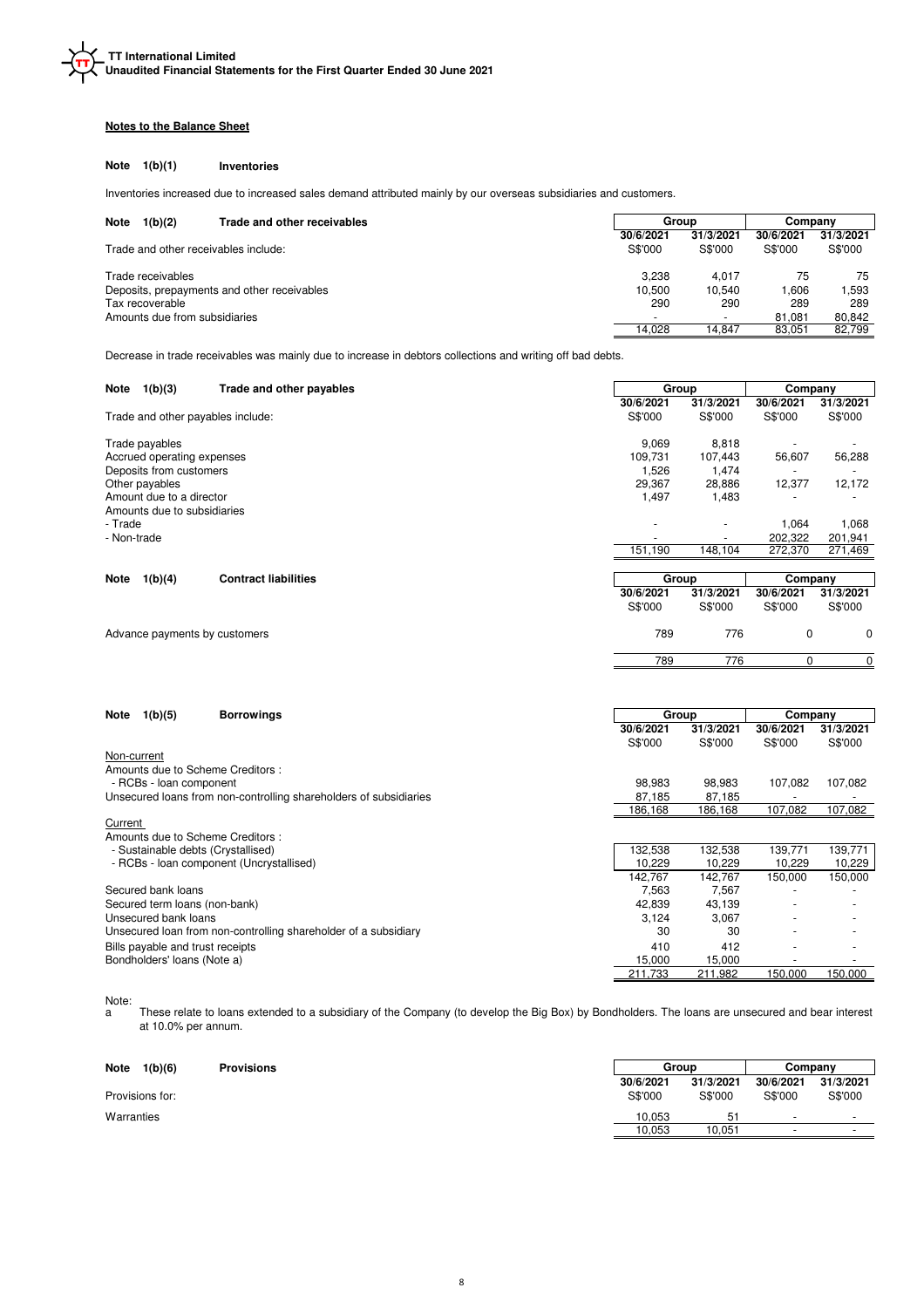

**1(c). A statement of cash flows (for the group), together with a comparative statement for the corresponding period of the immediately preceding financial year.**

|                                                                                |                      | Group                                        |
|--------------------------------------------------------------------------------|----------------------|----------------------------------------------|
|                                                                                | 30/6/2021<br>S\$'000 | <b>Quarter Ended</b><br>30/6/2020<br>S\$'000 |
| Cash flows from operating activities                                           |                      |                                              |
| Loss for the period                                                            | (3,016)              | (4, 109)                                     |
| Adjustments for:<br>Change in fair value of derivative financial liabilities   |                      |                                              |
| (Surplus)/Deficit on revaluation of property, plant and                        | (781)                | $\overline{a}$                               |
| equipment in profit or loss                                                    |                      |                                              |
| Allowance for doubtful receivables made/(reverse)                              | (3)                  | (24)                                         |
| Allowance for inventory obsolescence made                                      | 1                    | 1                                            |
| Receivables written off                                                        | 25                   | ÷                                            |
| Depreciation and amortisation                                                  | 193                  | 3,247                                        |
| Depreciation of Rights of Use Assets                                           | 667                  | 279                                          |
| Exchange loss, unrealised<br>Inventories written off                           | (377)<br>17          | (201)                                        |
| Finance expense                                                                | 2,406                | 2,004                                        |
| Finance income                                                                 |                      | (1)                                          |
|                                                                                | (868)                | 1,196                                        |
| Changes in working capital:                                                    |                      |                                              |
| Inventories                                                                    | (1, 129)             | (632)                                        |
| Trade and other receivables                                                    | 786                  | (4, 214)                                     |
| Trade and other payables                                                       | 663                  | 2,691                                        |
| Bills payable and trust receipts                                               | (1)                  | (4)                                          |
| Deposits and advance payments from customers                                   | 65<br>2              | 659                                          |
| Provisions<br>Cash generated from operations                                   | (482)                | 3<br>(301)                                   |
| Income tax paid                                                                | (7)                  | (45)                                         |
| Interest income received                                                       |                      | $\mathbf{1}$                                 |
| Net cash generated from operating activities                                   | (489)                | (345)                                        |
| Cash flows from investing activities                                           |                      |                                              |
| Purchase of property, plant and equipment                                      | 37                   | (11)                                         |
| Net cash generated from investing activities                                   | 37                   | (11)                                         |
| Cash flows from financing activities                                           |                      |                                              |
| Interest paid on borrowings                                                    | (194)                | 174                                          |
| Repayment of lease liabilities                                                 | 151                  | (608)                                        |
| (Repayment of)/Proceeds from loans from directors                              | 15                   | (367)                                        |
| Proceeds from interest-bearing borrowings                                      | 67                   | 367                                          |
| Repayment of borrowings<br>Net cash used in financing activities               | (300)<br>(261)       | 1,480<br>1,046                               |
|                                                                                |                      |                                              |
| Net increase/(decrease) in cash and cash equivalents                           | (713)                | 690                                          |
| Effect of foreign exchange rate changes on balances held in foreign currencies | 17                   | $\overline{7}$                               |
| Cash and cash equivalents at beginning of the period                           | 2,347                | 1,031                                        |
| Cash and cash equivalents at end of the period                                 | 1,651                | 1,728                                        |
| Note 1(c)(1) Cash and cash equivalents (net) include:                          |                      |                                              |
| Cash at bank and in hand                                                       | 1,613                | 1,690                                        |
| Fixed deposits with financial institutions                                     | 832                  | 832                                          |
| Cash and cash equivalents in the balance sheet                                 | 2,445                | 2,522                                        |
| Restricted bank deposits                                                       | (794)                | (794)                                        |
| Cash and cash equivalents in the statement of cash flows                       | 1,651                | 1,728                                        |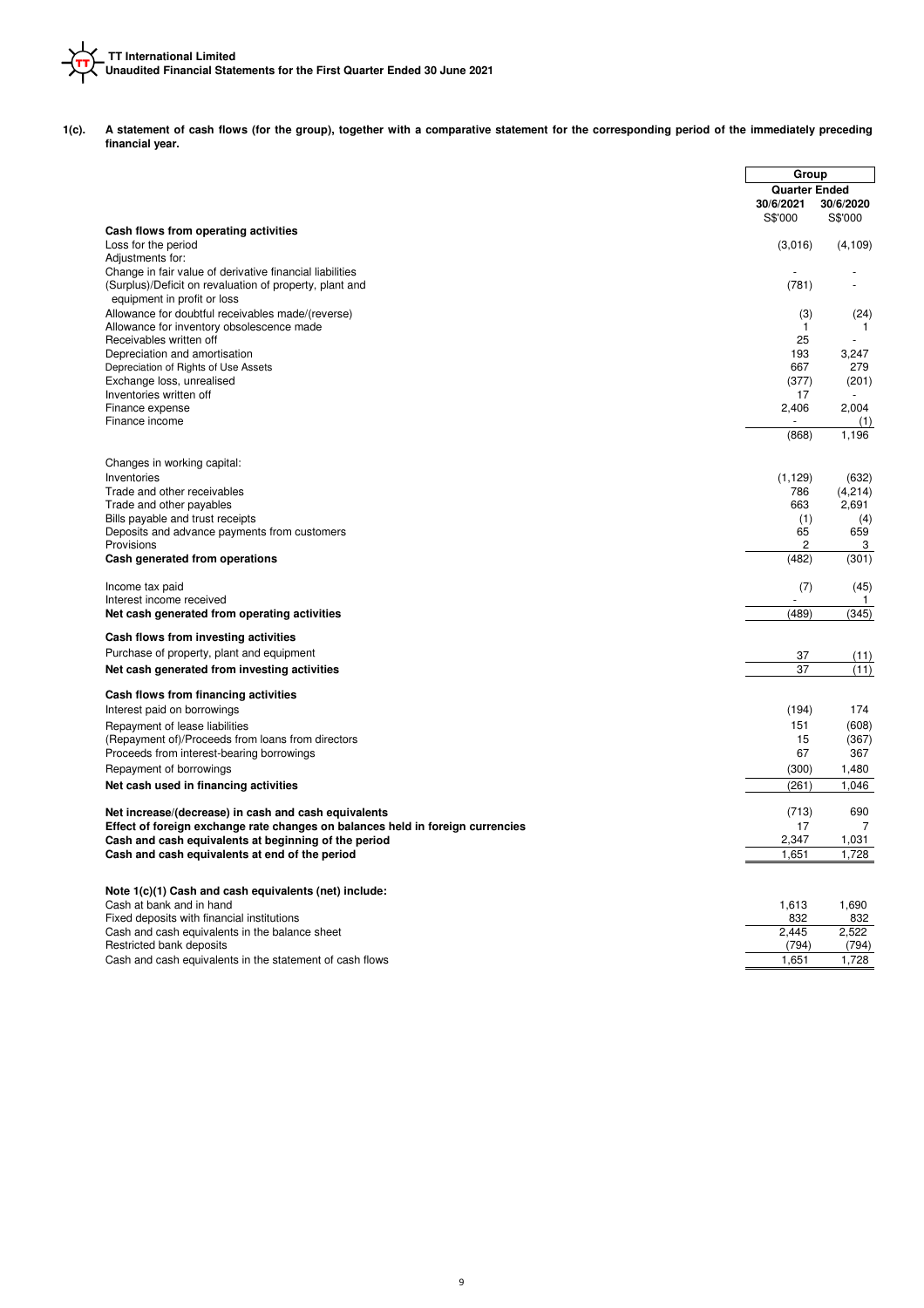**1(d)(i). A statement (for the issuer and group) showing either (i) all changes in equity or (ii) changes in equity other than those arising from capitalisation issues and distributions to shareholders, together with a comparative statement for the corresponding period of the immediately preceding financial year.**

# Statement of Changes in Equity

| <b>Group</b><br>(S\$'000)                    | Share<br>capital         | Capital<br>reserves      | Fair value<br>and<br>revaluation<br>reserves | Foreign<br>currency<br>translation<br>reserves | Accumu-<br>lated<br>losses | Total<br>attributable<br>to Owners<br>of the<br>Company | Non-<br>controlling<br>interests | <u>Total</u><br>equity |
|----------------------------------------------|--------------------------|--------------------------|----------------------------------------------|------------------------------------------------|----------------------------|---------------------------------------------------------|----------------------------------|------------------------|
| At 1 April 2021                              | 175.622                  | 22.819                   | 41,213                                       | (6,635)                                        | (554, 503)                 | (321, 484)                                              | (179, 052)                       | (500, 536)             |
| Total comprehensive income<br>for the period | $\overline{\phantom{a}}$ | $\overline{\phantom{a}}$ | ۰                                            | (666)                                          | (2,005)                    | (2,671)                                                 | (1,092)                          | (3,763)                |
| At 30 June 2021                              | 175,622                  | 22,819                   | 41,213                                       | (7, 301)                                       | (556, 508)                 | (324, 155)                                              | (180, 144)                       | (504, 299)             |

|                                              | Share<br>capital | Capital<br>reserves      | <b>Fair value</b><br>and | Foreign<br>currency     | Accumu-<br>lated | Total<br>attributable                         | Non-<br>controlling | <b>Total</b><br>equity |
|----------------------------------------------|------------------|--------------------------|--------------------------|-------------------------|------------------|-----------------------------------------------|---------------------|------------------------|
| (S\$'000s)                                   |                  |                          | revaluation<br>reserves  | translation<br>reserves | (losses)         | to Equity<br><b>Holders of</b><br>the Company | interests           |                        |
| Group                                        |                  |                          |                          |                         |                  |                                               |                     |                        |
| At 1 April 2020                              | 175,622          | 22.819                   | 42,044                   | (4,371)                 | (513,390)        | (277, 276)                                    | (146, 286)          | (423, 562)             |
| Total comprehensive income<br>for the period | ٠                | $\overline{\phantom{a}}$ |                          | (226)                   | (2, 114)         | (2,340)                                       | (2,035)             | (4, 375)               |
| At 30 June 2020                              | 175,622          | 22,819                   | 42,044                   | (4,597)                 | (515, 504)       | (279, 616)                                    | (148, 321)          | (427, 937)             |

| Company                                   |                          | Capital<br>reserves      | Accumu-<br><u>lated</u> | <b>Total</b><br>equity |
|-------------------------------------------|--------------------------|--------------------------|-------------------------|------------------------|
| (S\$'000)                                 | capital                  |                          | <u>losses</u>           |                        |
| At 1 April 2021                           | 175.622                  | 121                      | (610, 344)              | (434, 601)             |
| Total comprehensive income for the period | $\overline{\phantom{0}}$ | $\overline{\phantom{a}}$ | (650)                   | (650)                  |
| At 30 June 2021                           | 175,622                  | 121                      | (610, 994)              | (435, 251)             |

| At 1 April 2020                           | 175.622 | 121             | (604.672) | (428,929)  |
|-------------------------------------------|---------|-----------------|-----------|------------|
| Total comprehensive income for the period |         | $\sim$          | (284)     | (284)      |
| At 30 June 2020                           | 175.622 | 12 <sup>1</sup> | (604.956) | (429, 213) |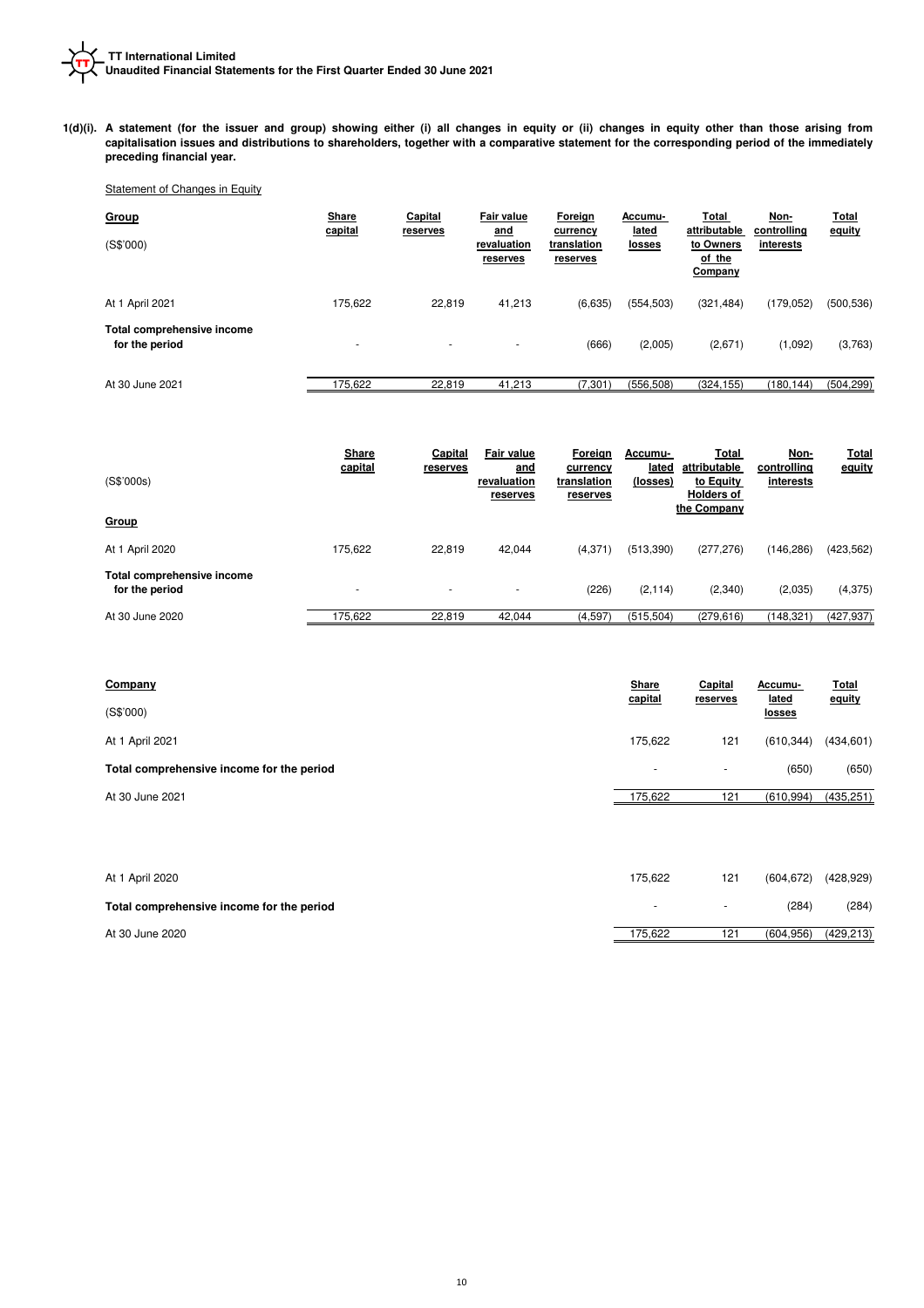**1(d)(ii). Details of any changes in the company's share capital arising from rights issue, bonus issue, share buy-backs, exercise of share options or warrants, conversion of other issues of equity securities, issue of shares for cash or as consideration for acquisition or for any other purpose since the end of the previous period reported on. State also the number of shares that may be issued on conversion of all the outstanding convertibles, as well as the number of shares held as treasury shares of the issuer, as at the end of the current financial period reported on and as at the end of the corresponding period of the immediately preceding financial year.**

There has been no change in the Company's share capital since the end of the previous period reported on.

**1(d)(iii). To show the total number of issued shares excluding treasury shares as at the end of the current financial period and as at the end of the immediately preceding year.**

|                        | Company       |             |  |
|------------------------|---------------|-------------|--|
|                        | No. of Shares |             |  |
|                        | 30/6/2021     | 31/3/2021   |  |
| Issued ordinary shares | 048,391,917   | 048,391,917 |  |

**1(d)(iv). A statement showing all sales, transfer, disposal, cancellation and / or use of treasury shares as at the end of the current financial period reported on.**

Not applicable.

**1(d)(v). A statement showing all sales, transfers, cancellation and / or use of subsidiary holdings as at the end of the current financial period reported on.**

Not applicable.

**2. Whether the figures have been audited or reviewed and in accordance with which auditing standard or practice.**

The figures have not been audited nor reviewed by the auditors.

**3. Where the figures have been audited or reviewed, the auditors' report (including any qualifications or emphasis of a matter).**

Not applicable.

**4. Whether the same accounting policies and methods of computation as in the issuer's most recently audited annual financial statements have been applied.**

The Group has applied the same accounting policies and methods of computation in the financial statements for the current reporting period as that of the audited financial statements for the year ended 31 March 2021.

**5. If there are any changes in the accounting policies and methods of computation, including any required by an accounting standard, what has changed, as well as the reasons for, and the effect of the change.**

Not applicable

**6. Earnings per ordinary share of the group for the current financial period reported on and the corresponding period of the immediately preceding financial year, after deducting any provision for preference dividends.**

|                                                                         | Group                |           |
|-------------------------------------------------------------------------|----------------------|-----------|
|                                                                         | <b>Quarter Ended</b> |           |
|                                                                         | 30/6/2021            | 30/6/2020 |
| Earnings per ordinary share for the year calculated based on profit     | Cents                | Cents     |
| attributable to Owners of the Company:                                  |                      |           |
| Based on the weighted average number of ordinary shares on issue<br>(i) | (0.19)               | (0.20)    |
| (ii)<br>On a fully diluted basis                                        | (0.19)               | (0.20)    |

Diluted earnings per share is the same as basic earnings per share because the Company's outstanding RCBs and convertible instruments do not have a dilutive effect as at the reporting date.

**7. Net asset value (for the issuer and group) per ordinary share based on the total number of issued shares of the issuer at the end of the (a) current financial period reported on, and (b) immediately preceding financial year.**

|                                    |           | Group   |           | Company   |           |
|------------------------------------|-----------|---------|-----------|-----------|-----------|
|                                    | 30/6/2021 |         | 31/3/2021 | 30/6/2021 | 31/3/2021 |
|                                    | Cents     |         | Cents     | Cents     | Cents     |
| Net asset value per ordinary share |           | (30.92) | (30.66)   | (41.52)   | (41.45)   |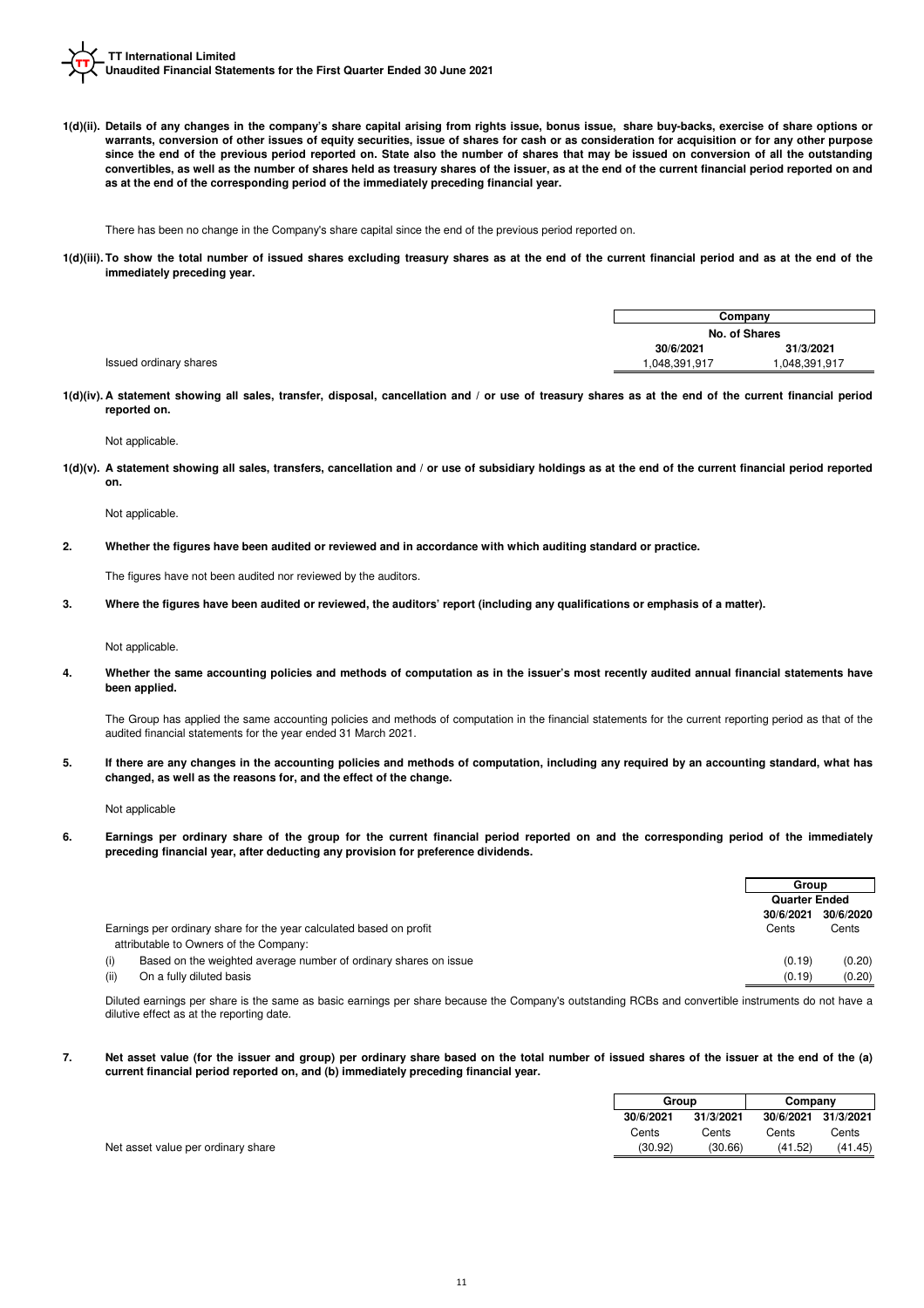- **8. A review of the performance of the group, to the extent necessary for a reasonable understanding of the group's business. It must include a discussion of the following:**
- **(a). any significant factors that affected the turnover, costs, and earnings of the group for the current financial period reported on, including (where applicable) seasonal or cyclical factors; and**
- **(b). any material factors that affected the cash flow, working capital, assets or liabilities of the group during the current financial period reported on.**

The group recorded revenue of S\$7.9 million, gross profit of S\$2.9 million and loss from operations of S\$0.6 million, as compared to Q1FY2021, which recorded revenue, gross profit and loss from operations amounting to S\$10.1 million, S\$3.9 million and S\$1.8 million respectively. These represent a 21.8% decrease in revenue and 27.5% decrease in gross profit.

Revenue decreased by S\$2.2 million while gross profit decreased S\$1.1 million was due mainly to decrease in trading and distribution sales from overseas subsidiary.

Loss from operations decreased by S\$1.2 million in Q1FY2022. This was mainly due to decrease in depreciation and offset by increase in staff cost.

The Group reported loss for the period of S\$3.0 million in Q1FY2022.

#### **9. Where a forecast, or a prospect statement, has been previously disclosed to shareholders, any variance between it and actual results.**

Not applicable.

### **10. A commentary at the date of the announcement of the significant trends and competitive conditions of the industry in which the group operates and any known factors or events that may affect the group in the next reporting period and the next 12 months.**

The Group's operating environment remains more challenging against a backdrop of a significantly weaker retail industry resultant from the Covid-19 impacts. This is on top of increasing margin pressures, rising costs across geographical regions, as well as manpower tightening policies in Singapore.

The Company is under the Scheme of Arrangement (the "Scheme") sanctioned by the Court of Appeal in Singapore on 13 October 2010. The effective date of the Scheme is 19 April 2010.

On 24 July 2017, the Company announced receipt of a Letter of Demand dated 21 July 2017 from solicitors of its 51% owned subsidiary, Big Box Pte Ltd ("BBPL"), claiming the repayment of S\$50.75 million in alleged rental arrears. The Company disputes the alleged claim and sought legal advice to challenge the demand made by BBPL.

Since 4 August 2017, trading in the Company's securities on the SGX-ST has been voluntarily suspended by the Company.

On 11 August 2017, the Company filed an application ("Application") in the High Court of the Republic of Singapore ("Court") for a moratorium pursuant to section 211B(1) of the Companies Act (Cap.50) of Singapore ("Companies Act"). The Application seeks, inter alia, orders that (a) no appointment shall be made of a receiver or manager over any property or undertaking of the Company and (b) except with the leave of Court, (i) no legal proceedings may be commenced or continued against the Company, (ii) no execution, distress or other legal process against any property of the Company shall be commenced, continued or levied, (iii) no steps may be taken to enforce any security over any property of the Company and (iv) no right of re-entry or forfeiture under any lease in respect of any premises occupied by the Company may be enforced (collectively the relief sought in (a) and (b), the "Moratorium") for a period of six (6) months from the date of the Application or until further order. The Application would be heard on a date to be fixed by the Court at a pre-trial conference in respect of the Application scheduled on 24 August 2017.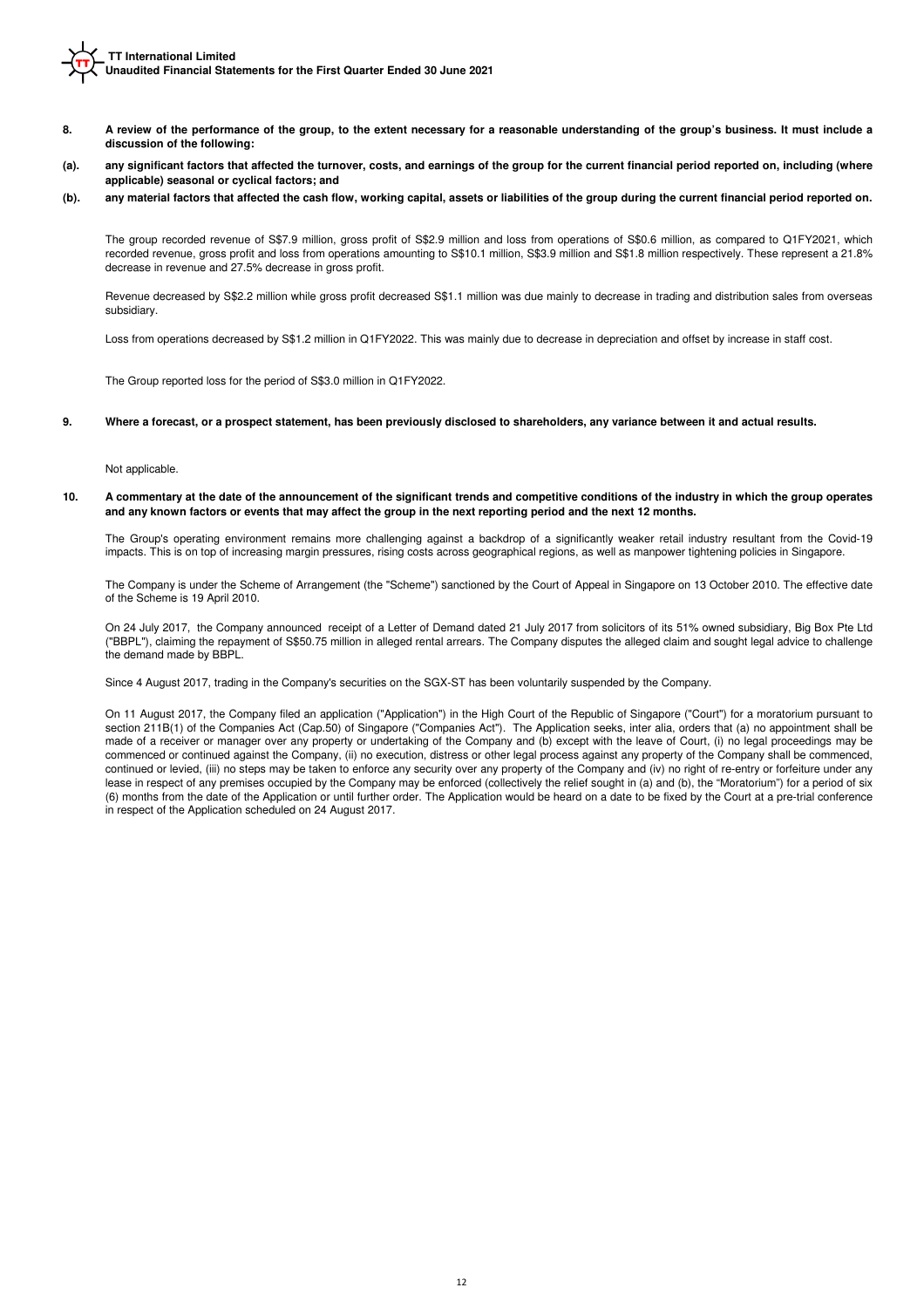Pursuant to section 211B(8) of the Companies Act, during the period commencing on the filing of the Application and ending on the earlier of 30 days after the Application is made and the date on which the Application is decided by the Court, the Moratorium takes effect automatically and no order may be made for the winding up of the Company (collectively the "Automatic Moratorium").

The Board believes that the Automatic Moratorium and the Moratorium, if granted, will provide stability for the dayto-day operations of the Group to continue with support of its key trade suppliers and allow the Company an opportunity and adequate time to pursue the Refinancing Options for a total solution for the Group, including in respect of the BBPL's liabilities, the Rent Dispute, the Unpaid Facility, the Settlement Sum, as well as the financing and restructuring of the existing indebtedness of the Company and working capital requirements of the Group.

On 6 September 2017, the Court granted the Moratorium Application made on 11 August 2017 pursuant to Section 211B(1) of the Companies Act. The Moratorium Application sought, inter alia, orders that all creditors be restrained from taking certain further action against the Company and its assets for such period as the Court thinks fit until 11 February 2018. For more details, please refer to the Company's announcement dated 6 Sept 2017 ("Moratorium Announcement").

On 27 September 2017, BBPL received a letter from Ernst & Young Solutions LLP stating inter alia that Messrs Ee Meng Yen Angela and Aaron Loh Cheng Lee have been jointly and severally appointed as Receivers and Managers over all relevant assets, properties and undertakings comprised and secured to Oversea-Chinese Banking Corporation Limited ("OCBC") as security trustee for the lenders under the BBPL Facilty.

The appointment of the Receivers and Managers and the resultant repercussions has severely affected the warehouse retail scheme (WRS) businesses and operations carried out by the Company at Big Box building. The Company's efforts to pursue refinancing options to provide a total solution for the Group, including BBPL's liabilities, financing and restructuring of the existing indebtedness of the Company and working capital requirements of the Group, is made more difficult.

The Company has been in continued discussions with arrangers, financial institutions and counterparties to secure funding to refinance the existing term loan secured by Big Box property and other liabilities of the Group ("Refinancing Exercise"), including the Settlement Sum required to discharge the Scheme in full as approved by the Scheme Creditors on 18 April 2017, which was extended on 11 August 2017 and 17 October 2017 to 18 February 2018.

On 31 December 2017, the Company had submitted to EDB its business proposal for the WRS (for the remaining 19 years). Concurrently, the Company had also prepared for the WRS Audit and had informed EDB in January 2018 that it will submit the Annual Progress Report for the Financial year ended 31 March 2015, 2016, 2017 and 10 months ended 31 January 2018 to EDB in the week of 5 February 2018.

Big Box Pte Ltd (Receivers & Managers Appointed) ("BBPL"), the Company's 51% owned subsidiary and landlord of the Big Box Building ("Property") was required to pay differential premiums ("DP") by 31 January 2018, the deadline stipulated by the relevant authorities. On 31 January 2018, the Company had submitted its application (together with a copy of the Term Sheet (as defined below) to Singapore Land Authority and JTC, seeking 3 months' extension till 31 April 2018 for BBPL to pay the Differential Premium ("DP").

The Company has, on 31 January 2018, entered into a term sheet ("Term Sheet") with a potential investor ("Investor"), for a proposed investment of up to S\$125 million by the Investor ("Proposed Investment") as part of the financial restructuring of the Company and its subsidiaries and affiliated entities. The Term Sheet sets out the agreed key terms between the Company and the Investor, and forms the basis for entry into definitive agreements for the Proposed Investment ("Investment Documentation") between the Investor and/or its nominees and/or affiliated entities (collectively, the "Investors") and the Company.

Where the Proposed Investment is made in the form of a loan to the Company, it is envisaged that the Company will grant security in a form and substance satisfactory to the Investors and the Company. Where the entire Proposed Investment is in the form of new capital commitment to the Company, this may result in the Investors receiving at least 24.5% of the enlarged shareholding of the reorganized Company (after the issuance of the New Shares contemplated under the Term Sheet).

Proceeds from the Proposed Investment will be used for, among others, the following purposes:

(a) Statutory payments in relation to the Big Box building owned by the Company's subsidiary, Big Box Pte Ltd;

Payment to discharge the indebtedness under the existing scheme of arrangement which took effect on 19 April 2010 ("Existing Scheme") and/or other existing indebtedness and payables of the Company (and which may require a new scheme of arrangement under section 210 or section 211I of the Companies Act (Chapter 50 of Singapore) ("Scheme") to be implemented) ("Restructuring Exercise"); and

(c) Working capital.

The long stop date ("Long Stop Date") of the Term Sheet is 31 May 2018, unless extended in writing by the Investor and the Company. The Proposed Investment is subject to the Company meeting certain conditions precedent imposed by the Investor. Details could be referred to in the Company's announcement dated 2 February 2018 ("Investment Announcement").

On 27 February 2018, the Company announced that despite the Company's efforts to procure financing for the DP and other statutory payments payable by BBPL ("Statutory Payments") within the stipulated deadline, a consensus could not be reached with the Receivers & Managers of BBPL in a timely manner on the terms of the financing between a potential lender (the "Potential Lender") and BBPL to make available funding for the Statutory Payments. Consequent to BBPL's failure to make payment of DP by the stipulated deadline, the Company received notification on 6 February 2018 from the relevant authority that the Company's Warehouse Retail Scheme ("WRS") licence was terminated, citing BBPL's failure to make timely payment of DP as the primary reason for termination, despite that the Company had on 31 January 2018, submitted its application (together with a copy of the Term Sheet (as defined above) to Singapore Land Authority and JTC, seeking extension for BBPL to pay the DP.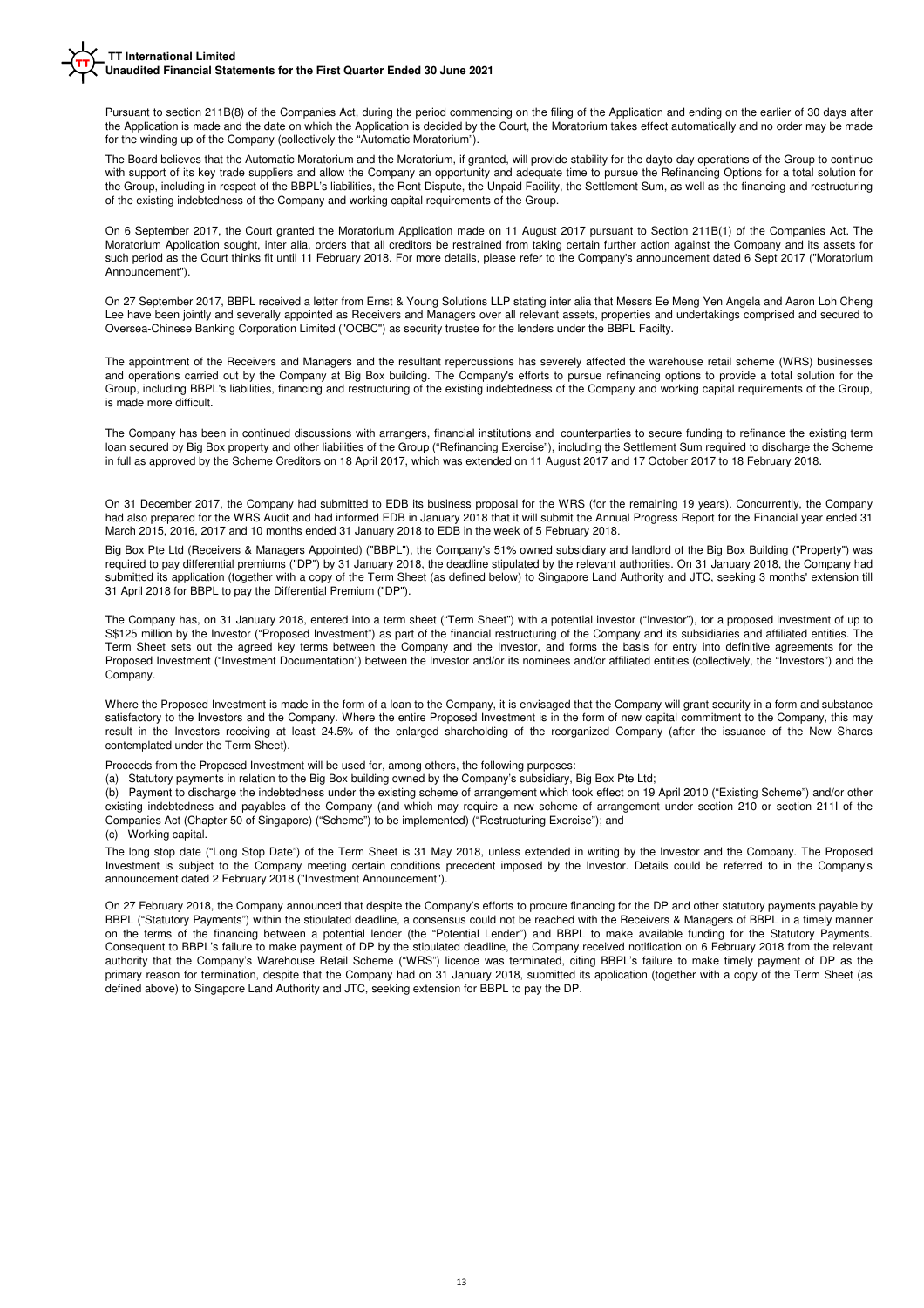As announced on 1 June 2018, the Long Stop Date for the Proposed Investment has been extended to 31 August 2018. Despite the extension granted by Singapore Land Authority, JTC had rejected the extension for BBPL to pay the DP which lead to the termination of the WRS Licence by EDB, the Company still continued to work with the Investor in its efforts to procure the financing required.

The Moratorium granted by the Court has provided the Company with breathing space, and most importantly, has allowed the Company the much-needed time required to negotiate and obtain the Term Sheet with the Investor for the Proposed Investment, which is crucial and an integral part of the Restructuring Exercise. Given that the Moratorium expires on 12 February 2018 and the Company requires more time to finalise the Proposed Investment and the Restructuring, the Company has, on 2 February 2018, made an application to the Court to extend the Moratorium ("Moratorium Extension Application"). The Moratorium Extension Application has been fixed to be heard on 5 March 2018. In the meantime, the Court has granted an interim extension of the Moratorium until the conclusion of the Moratorium Extension Application.

The Court, at the hearing on 5 March 2018, has adjourned the hearing to 26 March 2018. In the meantime, the interim Moratorium remains in effect until the conclusion of the Moratorium Extension Application.

The Court, on 26 March 2018, granted the Moratorium Extension Application until 11 August 2018 or until further order.

On 30 July 2018, the Company made an application to the Singapore High Court for an extension of existing moratorium (granted under Section 211B of the Companies Act), which expires on 11 August 2018 ("2nd Moratorium Extension Application"). The 2nd Moratorium Extension Application will be heard on a date to be fixed by the Court.

The Company understands from the previous Potential Lenders that it could not strike a deal with the existing Lenders of BBPL Facility which form part of the contemplated investment. Further, due to the on-going negative developments of the Company, the previous Potential Lenders had adjusted their offer significantly downwards. The change of goal-posts by previous Potential Lenders has made it more difficult for the Company to close the deal with them.

Notwithstanding to the above, the Company has not given up on its efforts to pursue various Refinancing and/or Fund-raising Options to provide a total solution for the Group.

On 30 July 2018, the Company has entered into a Sale and Purchase Agreement ("SPA") with Celestial Palace Limited ("Purchaser") for the sale of shares in the Company's various subsidiaries (the "Sales Companies") to the Purchaser (the " Proposed Disposal").

The SPA for the Proposed Disposal was entered for the purposes of, among others, funding a new scheme of arrangement contemplated to be proposed by the Company to its creditors ("New Scheme"), through the proceeds from the Consideration from the Purchaser for the Proposed Disposal.

The Purchaser has offered an aggregate consideration of S\$48 million ("Consideration") for the Proposed Disposal. The Consideration was mutually arrived after arms' length negotiations between the Company and the Purchaser on a willing seller and willing buyer basis after taking into consideration the net asset value of the Sale Companies as well as the future business prospect and growth potential of the Sale Companies.

The Company will apply the Consideration received from the Purchaser in the following manner:

- (a) First, the amount of up to S\$45 million will be set aside from the Consideration and used to discharge the Company's obligations under the New Scheme, including without limitation, the discharge of the Existing Scheme Claims and non-Existing Scheme Claims to be provided for in the New Scheme;
- (b) Second, an amount of up to S\$3 million will be set aside from the Consideration for the settlement of any success fee, legal fees, advisor fees and/or other expenses incurred by the Company in relation to or in connection with the sale of the shares in the Sale Companies and/or the Company's restructuring, as well as the fees of the Stakeholder;
- (c) Third, any excess Consideration will be used for the Company's working capital, operating expenses and/or any other requirements of the Company.

The long stop date ("Long Stop Date") of the SPA is 30 November 2018.

On 31 July 2018, the Company has proposed to enter into a scheme of arrangement ("New Scheme") with its Creditors, comprising both Creditors of the Company under the Existing Scheme ("Existing Scheme Creditors") and other Creditors of the Company (the "Non-Existing Scheme Creditors").

The New Scheme will be funded by an amount of up to S\$45 million from the Proposed Disposal consideration of S\$37.5 million and the Purchaser Loan of S\$7.5 million.

The New Scheme document dated 31 July 2018 and the addendum to the New Scheme dated 31 July 2018, together with the Explanatory Statement, Voting Form and the Proof of Debt form has been despatch to the Creditors on 31 July 2018.

On 2 August 2018, the Company announced that the Court has fixed the 2nd Moratorium Extension Application to be heard on 10 August 2018.

On 10 August 2018, the Court granted the 2nd Moratorium Extension Application until 11 December 2018 or until further order.

On 4 September 2018, the Company and the Purchaser have entered into an amended agreement ("Amendment Agreement") to amend certain terms of the SPA. The salient amendments include the removal TTA Holdings Limited, an 85.5% owned subsidiary of the Company from the list of Sale Companies in the SPA and a new aggregate consideration of S\$40,447,746 ("Amended Consideration") being offered by the Purchaser. An amount of S\$37,447,746 will be set aside from the Amended Consideration and used to discharge the Company's obligation under the New Scheme.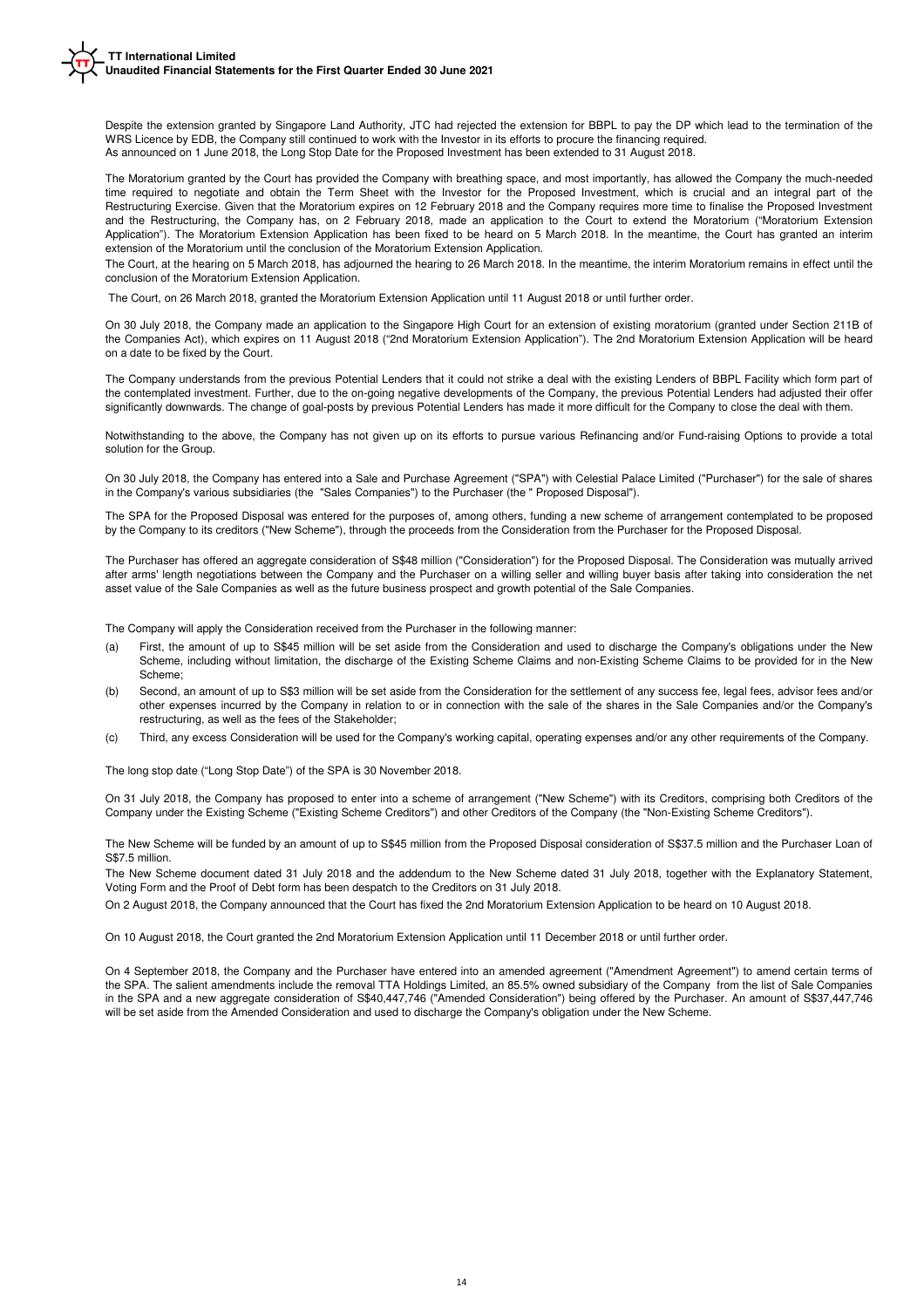On 13 November 2018, the Company made an application to the Singapore High Court for an extension of existing Moratorium, which expires on 11 December 2018 ("3rd Moratorium Extension Application"). The 3rd Moratorium Extension Application will be heard on a date to be fixed by the Singapore High Court.

On 28 November 2018, the Court granted the 3rd Moratorium Extension Application, and extended the Moratorium until 30 April 2019 or further order.

On 17 December 2018, the Purchaser and the Company entered into a Loan Agreement for the Purchaser to lend to the Company the Purchaser Loan of S\$7.5 million to top up the shortfall amount required to discharge the Company's obligation under the New Scheme. Accordingly, there will be no change or any shortfall to the Scheme Funds of S\$45 million to be received by Eligible Creditors under the New Scheme.

On 20 December 2018, the New Scheme was approved by the requisite majority of Creditors.

On 7 March 2019, the Company filed an application ("Sanction Application") pursuant to Section 211I of the Companies Act (Cap. 50) of Singapore for, amongst others, the New Scheme to be Approved by the High Court of the Republic of Singapore ("Court"). The Sanction Application has been fixed by the Court to be heard on 18 March 2019.

On 18 March 2019, the hearing of the Sanction Application has been adjourned to 26 March 2019 for the Company to respond to queries raised by a Creditor under the New Scheme.

On 23 March 2019, the Company's shareholders voted and approved the Proposed Disposal of the Sale Companies at the EGM held on 23 March 2019.

On 26 March 2019, at the adjourned hearing of the Sanction Application, the Court approved the New Scheme subject to the exclusion of a Said Creditor from the New Scheme ("Creditor Standstill" as described above), and the relevant amendments and conditions imposed by the Court in relation to the Creditor Standstill; and the extension of the Long Stop Date for the implementation of the New Scheme until 30 April 2019.

The Company had announced via SGX-ST on 27 March 2019 that it will assess the impact(s), if any, arising from the amendments to the New Scheme and the Creditor Standstill on the completion of the Proposed Disposal and the New Scheme.

On 18 April 2019, the Company has applied to Court for an extension of the existing Moratorium, which expires on 30 April 2019 ("4th Moratorium Extension Application"), until 31 July 2019 and to extend the Long Stop Date for the implementation of the New Scheme until 31 July 2019.

On 18 April 2019, the Company and the Purchaser have agreed to extend the long stop date for the completion of the Proposed Disposal under the Amended and Restated SPA to 31 July 2019.

The extension of the long stop date under the Amended and Restated SPA will provide the Company and the Purchaser with additional time to assess the impact(s), if any, arising from, among others, the Amendments to the New Scheme, the impacts of Creditor Standstill, the completion of the Proposed Disposal and the Purchaser Loan.

The Court has on 26 April 2019, granted the Applications and extended the Moratorium until 31 July 2019 and the Long Stop Date for the implementation of the New Scheme until 31 July 2019.

As announced previously on 18 July 2019 and pursuant to discussions between the Company and the Purchaser (in its capacity as Purchaser under the Proposed Disposal and a management services agreement entered into on 28 November 2018 between the Company and the Purchaser ("Management Services Agreement"), as well as the Lender under the Purchaser Loan and the Bridging Loan) arising from the amendments to the New Scheme and the assessment of impacts arising from the Creditor Standstill on the completion of the Proposed Disposal and the New Scheme. Parties agreed to terminate the Proposed Disposal, the Management Services Agreement, the Purchaser Loan and the Bridging Loan, and neither the Company or the Purchaser shall have any claim of any nature whatsoever against each other in connection with the Proposed Disposal, the Management Services Agreement, the Purchaser Loan and the Bridging Loan.

Notwithstanding the foregoing, the Purchaser has agreed to provide alternative funding for the implementation of the New Scheme via a proposed investment through a convertible loan of S\$48 million to be granted to the Company ("Convertible Loan").

On 16 July 2019, the Company and the Purchaser (Celestial Palace Limited herewith known as the "Investor") have entered into a binding term sheet ("Term Sheet") to, amongst others, to provide for the proposed investment by the Investor through the Convertible Loan, of which an amount of up to S\$45 million will be used to fund the implementation of the New Scheme, and to terminate the agreements relating to the Proposed Disposal, Purchaser Loan and the Bridging Loan.

On 29 July 2019, the Court has granted the Company's application for (i) an extension of existing Moratorium, which expires on 31 July 2019, until 31 December 2019, to allow the Company time to obtain all necessary approvals from relevant authorities (including but not limited to SGX ST and SIC, amongst others) to facilitate the completion of the Convertible Loan and the implementation of the New Scheme; and (ii) for the Court to approve the proposed amendments to the New Scheme (the "Application").

Accordingly, the Moratorium and the Long Stop Date for the implementation of the New Scheme have been extended until 31 December 2019.

On 9 December 2019, the Company has entered into the definitive documentation in relation to the Convertible Loan ("Convertible Loan Agreement") with the investor, and thereby fulfilling one of the conditions precedent to the utilisation of the Convertible Loan. The Company has also submitted applications for the Conversion Regulatory Approval and the Conversion Whitewash Waiver and, the Rights Issue Whitewash Waiver to facilitate the implementation of the Rights Issue, to the relevant regulatory authorities. Upon receipt of all regulatory approvals, the Company will be in a position to convene an extraordinary general meeting to seek the Shareholders' Approval.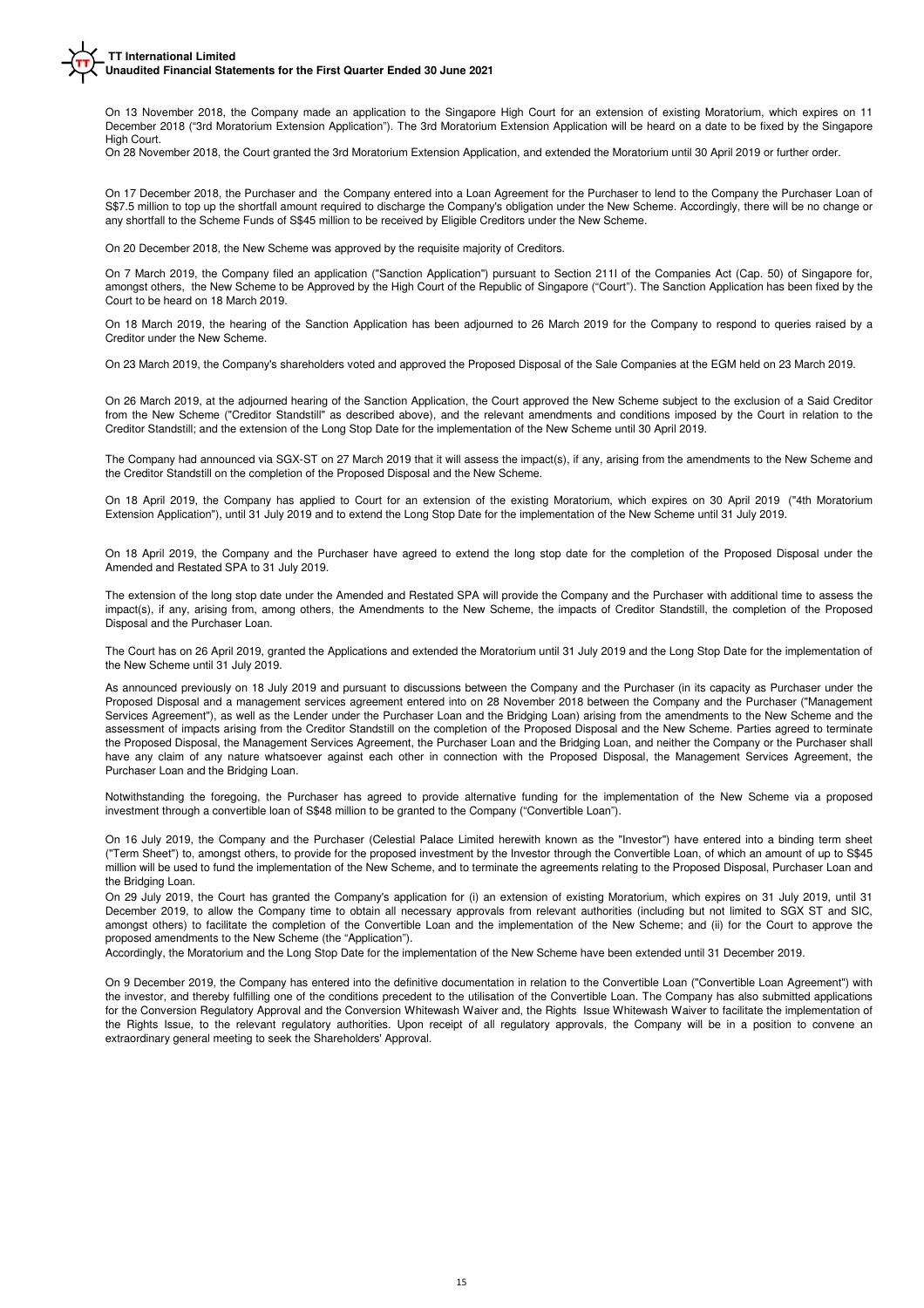In connection with the Conversion Regulatory Approval for, inter alia, the listing of the Conversion Shares, the Company has submitted to the relevant regulatory authority for approval its trading resumption proposal ("Trading Resumption Proposal"). To facilitate the seeking of approval for the Trading Resumption Proposal as well as the Conversion Regulatory Approval, the Investor has on 9 December 2019 entered into a loan agreement with two whollyowned subsidiaries of the Company, namely Akira Corporation Pte Ltd ("Akira Corporation") and Furniture & Furnishings Pte Ltd ("F&F") (collectively the "Additional Loan Borrowers"), whereby the Investor has agreed to provide a loan of a principal amount of S\$25,000,000 ("Additional Loan") for additional working capital for the Group and to refinance the existing facilities granted to the Group ("Additional Loan Agreement").

On 13 December 2019, pursuant to the terms of the New Scheme, voting on the New Scheme was carried out. The amendments to the Scheme and the extension of the Long Stop Date of the New Scheme was approved by the requisite majority of the Creditors with 96.8% in number and 96.8.9% in value of Creditors to the extent of their Secured Voting Amounts and 96.8% in numbers and 96.9% in value of Creditors to the extent of their Unsecured Voting Amounts.

On 27 December 2019, the Court has granted the Company's application for extension of existing moratorium which expires on 31 December 2019. Accordingly, the Moratorium and the Long Stop Date for the implementation of the New Scheme have been extended until 31 March 2020.

On 27 March 2020, the Court granted the Company's application for extension of existing moratorium which expires on 31 March 2020 to allow the Company more time to (i) obtain the remaining necessary regulatory approvals to facilitate the completion of the Convertible Loan and the implementation of the New Scheme, as well as to (ii) convene the extraordinary general meeting (seeking the requisite shareholders' approvals) which can be convened only after all the necessary regulatory approvals have been obtained. Accordingly, the Moratorium and the Long Stop Date for the implementation of the New Scheme have been extended until 31 May 2020.

On 29 May 2020, the Court granted the Company's application for further extension of existing moratorium which expires on 31 May 2020 to allow the Company more time to obtain the requisite regulatory approvals, hold the extraordinary general meeting to obtain the requisite shareholdrs' approvals, and to drawdown the Convertible Loan for the making of scheme payments in accordance with the terms of the New Scheme. Accordingly, the Moratorium and the Long Stop Date for the implementation of the New Scheme have been extended until 14 August 2020.

On 7 August 2020, SGX-ST had granted their in-principle approval for the listing and quotation of the Conversion Shares and the Rights Shares to be issued in connection to the proposed Convertible Loan and the proposed Rights Issue subject to compliance with the SGX-ST's listing requirements.

On 17 August 2020, the Court granted the Company's application for extension of existing moratorium which expires on 14 August 2020 to allow the Company more time to obtain the requisite regulatory approvals, hold the EGM and to drawdown the Convertible Loan for the making of scheme payments in accordance with the terms of the New Scheme. Accordingly, the Moratorium and the Long Stop Date for the implementation of the New Scheme have been extended until 13 November 2020.

On 2 October 2020, the Securities Industry Council ("SIC") granted the Company's application for whitewash waivers in connection with the proposed allotment and issue of the Conversion Shares and the Rights Shares,

On 14 October 2020, SGX-ST informed the Company to seek direction from SGX with regards to the applicability of Chapter 10 compliance in relation to the Call Option to be granted to the Investor under the terms of the Additioanl Loan Agreement (for the working capital) which was entered on 9 December 2019 to satisfy the SGX Going Concern Requirement which in turn is the conditions precedent for the draw down of the Convertible Loan for the Scheme Payment to implement (and discharge the New Scheme). The Call Option is granted as a mechanism for the Investor to exercise its right of foreclosure in the event of default.

On 4 November 2020, at the Extraordinary General Meeting to seek shareholders' approval for whitewash waivers in connection with the proposed allotment and issue of the Conversion Shares and the Rights Shares, all resolutions as set out in the Notice of EGM dated 20 October 2020, were put to the EGM and duly passed. On the same day, the Company had submitted to the Investor the Utilisation Request for the Convertible Loan and the Additional Loan.

Prior to the disbursement of the Convertible Loan and the Loan, the Investor requires the Company to obtain either (a) shareholders' approval for the grant of the Call Option pursuant to Chapter 10 of the listing manual of the SGX-ST ("Mainboard Rules"); or (b) the relevant waiver from SGX-ST under Chapter 10 of the Mainboard Rules in connection with the grant of the Call Option.

On 6 November 2020, the Company had submitted a letter to SGX-ST ("Application Letter") to (a) seek confirmation that the Company's grant of the Call Option to the Investor as security for the Loan should not be subject to Chapter 10 of the Mainboard Rules; and (b) if SGX-ST is of the view that Chapter 10 of the Mainboard Rules is applicable, a waiver of Rule 1019 of the Mainboard Rules for reasons set out in the Application Letter.

On 13 November 2020, the Court granted the Company's application for extension of existing moratorium which expires on 13 November 2020 to allow the Company more time to obtain the requisite regulatory approval for the grant of a call option to the Investor and to receive funds from the Invetor to draw down the Convertible Loan for the making of scheme payments in accordance with the terms of the New Scheme. Accordingly, the Moratorium and the Long Stop Date for the implementation of the New Scheme have been extended until 31 December 2020.